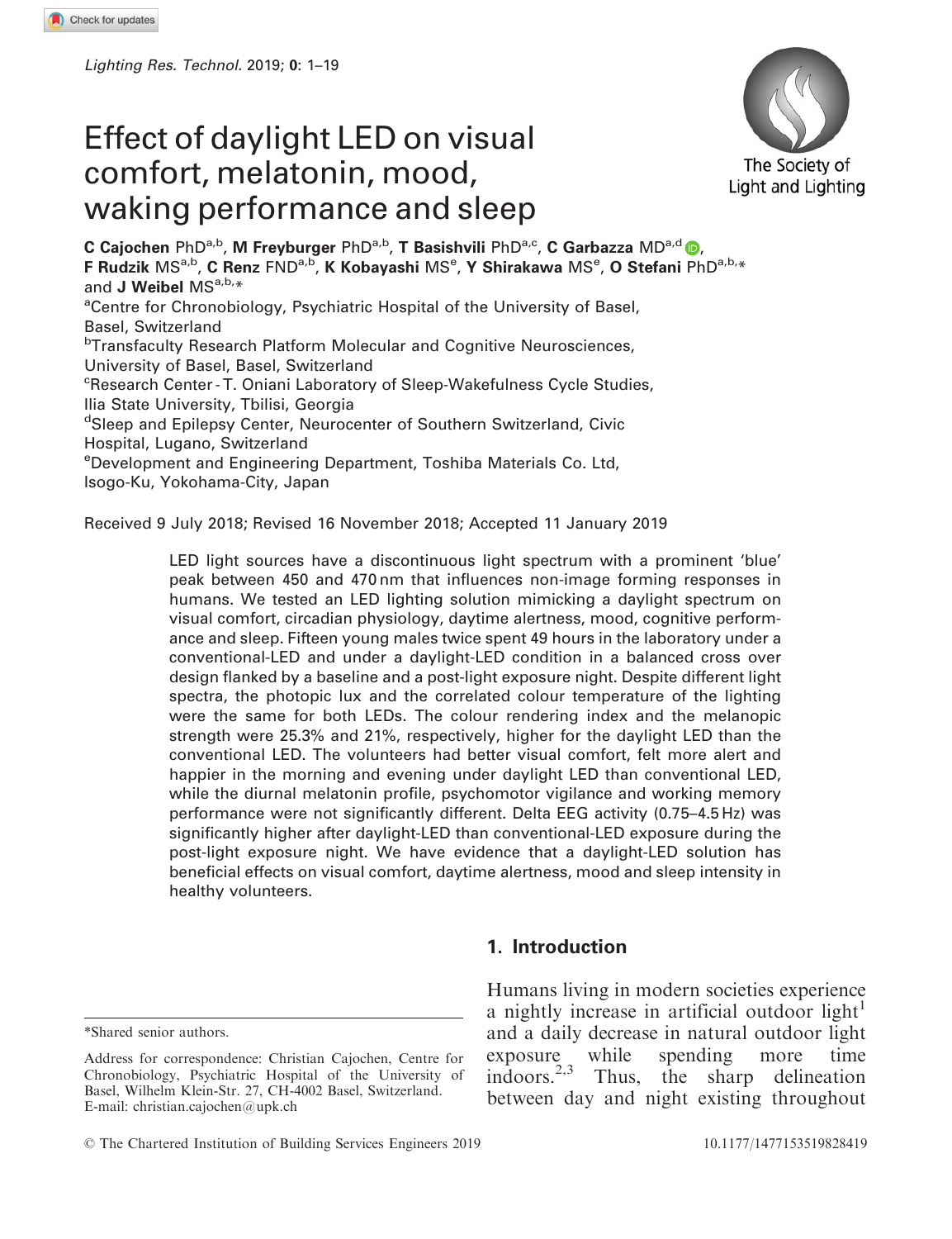most of our ancestral evolution has changed in industrialized society. More light at night and less light during daytime both negatively impact circadian physiology, well-being and sleep, $4\frac{1}{2}$  which potentially contributes to the incidence of sick leaves and burnouts at work places in modern societies. For instance, office workers with more light exposure, as indexed by the number of windows at the workplace, tend to have longer sleep duration, better sleep quality, more physical activity and better quality of life compared to office workers with less light exposure.<sup>7</sup> Thus, access to daylight at workplaces represents an important health factor<sup>8</sup> and may also be preventive for the so-called sick building syndrome.<sup>9</sup>

The need for lighting solutions in workplaces and at home, which are tailored to optimally impact on human sleep–wake behaviour and circadian physiology, is starting to be recognized by authorities in industry and in occupational medicine. Several laboratory and field studies have reported beneficial effects of light on daytime cognitive performance and alertness levels.<sup>10–14</sup> While studies in the laboratory included objective measures of daytime cognitive performance and alertness, field studies mostly relied on subjective reports.<sup>15–17</sup> Further, artificial light at the workplace always interferes with natural light, $18$  which makes it difficult to quantify the relative contribution of the office lighting solution per se. Even under controlled laboratory conditions, inconsistent data exist, which could not confirm beneficial effects of artificial light on cognitive performance when applied during daytime.<sup>13,19,20</sup> Despite these inconsistences, which are mostly related to differences in the applied lighting solutions and to differences in sleep–wake scheduling, promising results from dynamic light solutions in schools,  $2^{1,22}$  hospitals $2^{3,24}$  and elderly homes have started to emerge.<sup>25</sup> Since brightness and colour temperature were usually changed simultaneously, it is not yet clear

which aspect – the temporal change in colour or in brightness – was more important for the observed effects. It could be, that colour plays an important role at lower ambient light levels, while after passing a certain threshold of brightness its impact is not relevant anymore. At least in elderly homes, the increase in brightness seems to be a rather important aspect to improve mood, circadian physiology and sleep in demented older people. $25-27$ 

The anatomical and physiological structures underlying light's non-image forming (NIF) effects are based on the non-classical photoreceptive system located in the inner retina, more specifically in the intrinsic photosensitive ganglion cells (ipRGCs) containing the photopigment melanopsin.28–30 Since maximal response of this NIF system to light occurs between 446 and 483 nm for human melatonin suppression, $31,32$  many studies on light's alerting properties had focused on the blue- or melanopic content of light, respectively.<sup>33</sup> Although there is a predominant melanopic contribution to NIF effects in humans, classical photoreception still significantly contributes or modulates NIF effects,  $34-36$  particularly at lower light  $intensities < 50$  lux, which we usually experience before habitual bedtime.<sup>3</sup> Interestingly, one study reported preliminary evidence for increased heart rate, alertness and reduced alpha EEG activity for both red light  $(630 \text{ nm})$  as well as for blue light  $(470 \text{ nm})^{37}$ .

Recent advances in solid-state LED technology allow tailoring lighting solutions according to 'circadian needs' such as to follow the diurnal dynamics of sunlight during the working day for a given geolocation as well as to implement biologically less active light during nighttime if required. There is emerging evidence that daytime light exposures beneficially impact on sleep and mood in office workers.<sup>7,16</sup> However, it is not yet clear whether modern dynamic LED lighting solutions that change their spectral characteristics across the day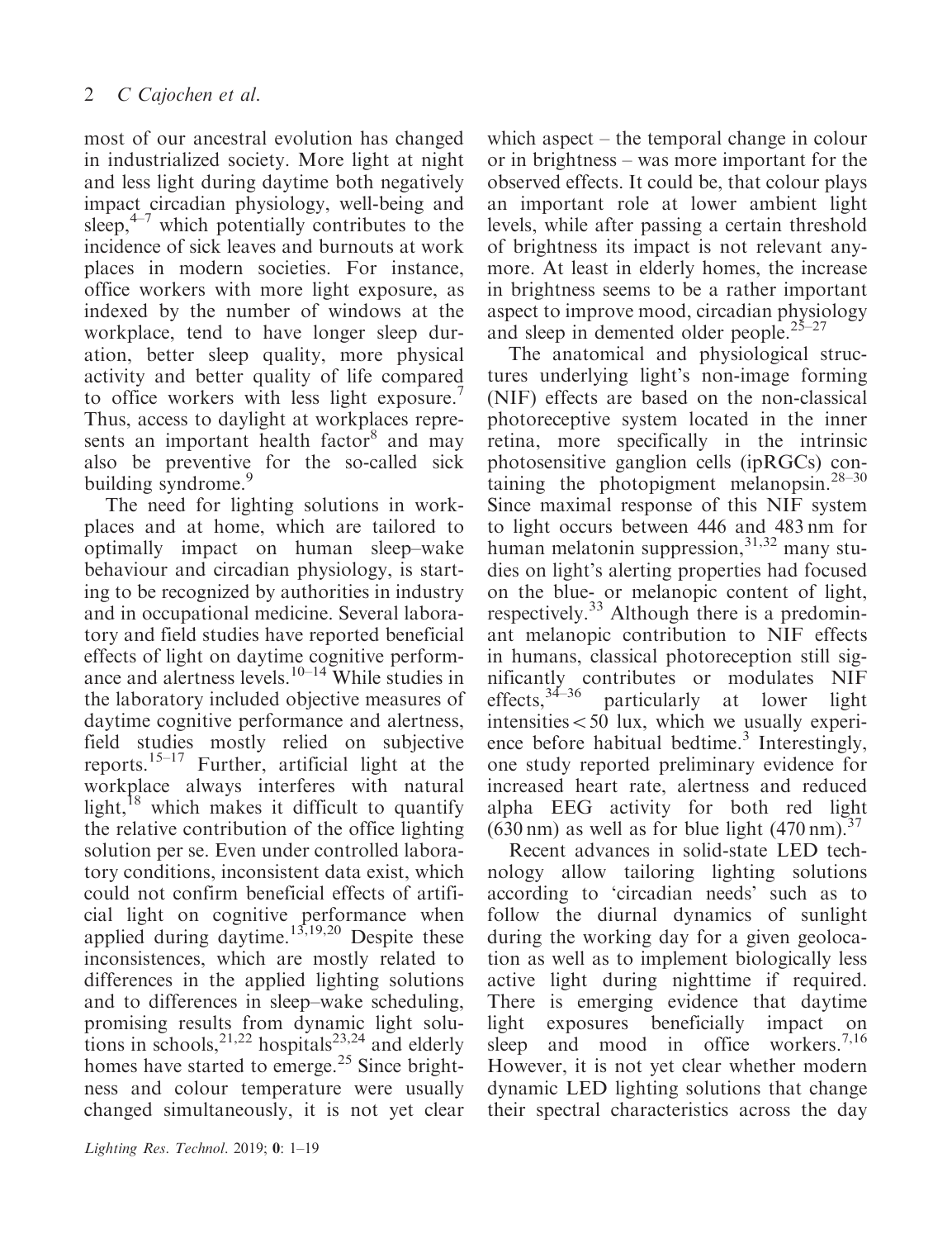outperform conventional-LED (conLED) solutions in terms of their impact on human well-being, cognition and sleep. Thus, in a first step, we focused on a non-dynamic spectrum and with no change of across the day in this study.

Therefore, we took advantage of a new LED lighting source, which aims at mimicking the spectrum of morning daylight and tested whether it has beneficial effects on visual comfort, melatonin, mood, cognitive performance and sleep in comparison to a conLED lighting solution. The spectrum of morning daylight depends on weather condition, place of measurement (sun or shade), reflections of the environment (e.g. grass, sand, snow) and time. A colour temperature of 4000 K would correspond to a sunny day shortly after sunrise during the so-called 'golden hour' measured in the sun. This is a result based on the simulation tool SMARTS, a 'Simple Model of the Atmospheric Radiative Transfer of Sunshine' that can be found at: [https://www.nrel.gov/](https://www.nrel.gov/grid/solar-resource/smarts.html) [grid/solar-resource/smarts.html.](https://www.nrel.gov/grid/solar-resource/smarts.html)

Both LED conditions comprised a constant light of 100 photopic lux at 4000 K throughout a normal waking day of 16 hours. However, the spectral components of the two LED light sources used were dissimilar, particularly in the blue and red spectral range as well as with regard to the colour-rendering index (CRI). These spectral differences go along with different responses of the five human light receptors in the eye (cyanopic, melanopic, rhodopic, chloropic and erythropic) without a directly noticeable difference. Visually both spectra when viewed directly or on a white surface appeared similar, and the difference in spectral composition can only become visible when the light is reflected by a coloured surface (e.g. cyan or red coloured objects can look more saturated under daylight LED (dayLED)). Nevertheless the relevance of the interaction of the five photoreceptors for both, visual and non-visual light responses is not yet fully understood.

We hypothesized that in comparison to the conLED, the dayLED lighting solution leads to better visual comfort, better alertness, better cognitive performance levels and better sleep without affecting circadian melatonin profiles – a marker of the human circadian timing system.

# 2. Method

## 2.1. Participants

After written informed consent, 15 healthy male volunteers (age range: 19–32 years, mean age:  $23.2 \pm 4.3$  years) successfully completed the study and received monetary compensation for participation. The study protocol, screening questionnaires and consent form were approved by the local ethics committee and conformed to the Declaration of Helsinki. All study participants had a good sleep quality as assessed with the Pittsburgh Sleep Quality Index (PSQI score  $\leq 5$ ) and were not extreme chronotypes  $(>2$  and  $<7$ points on the Munich Chronotype questionnaire). They underwent a medical examination carried out by the physician in charge and an ophthalmic examination by a certified optometrist to exclude volunteers with visual impairments. Participants were not excluded if they wore glasses or contact lenses. Before the experiment they performed the 'Ishihara Test' for colour deficiency.<sup>38</sup> Exclusion criteria were smoking, medication or drug consumption, shift work within the last three months and transmeridian flights up to one month prior to the study. During the entire study protocol, which comprised a total of 2– 3 weeks, participants were instructed to keep a regular sleep–wake schedule (bed times and wake times within 60 minutes of self-selected target time). Compliance was verified by sleep logs and ambulatory activity measurements (Actiwatch-L, Cambridge Neurotechnology, Cambridge, UK). Actimetry-derived sleep duration was on average 7 hours and 26 minutes prior to the in-laboratory part of the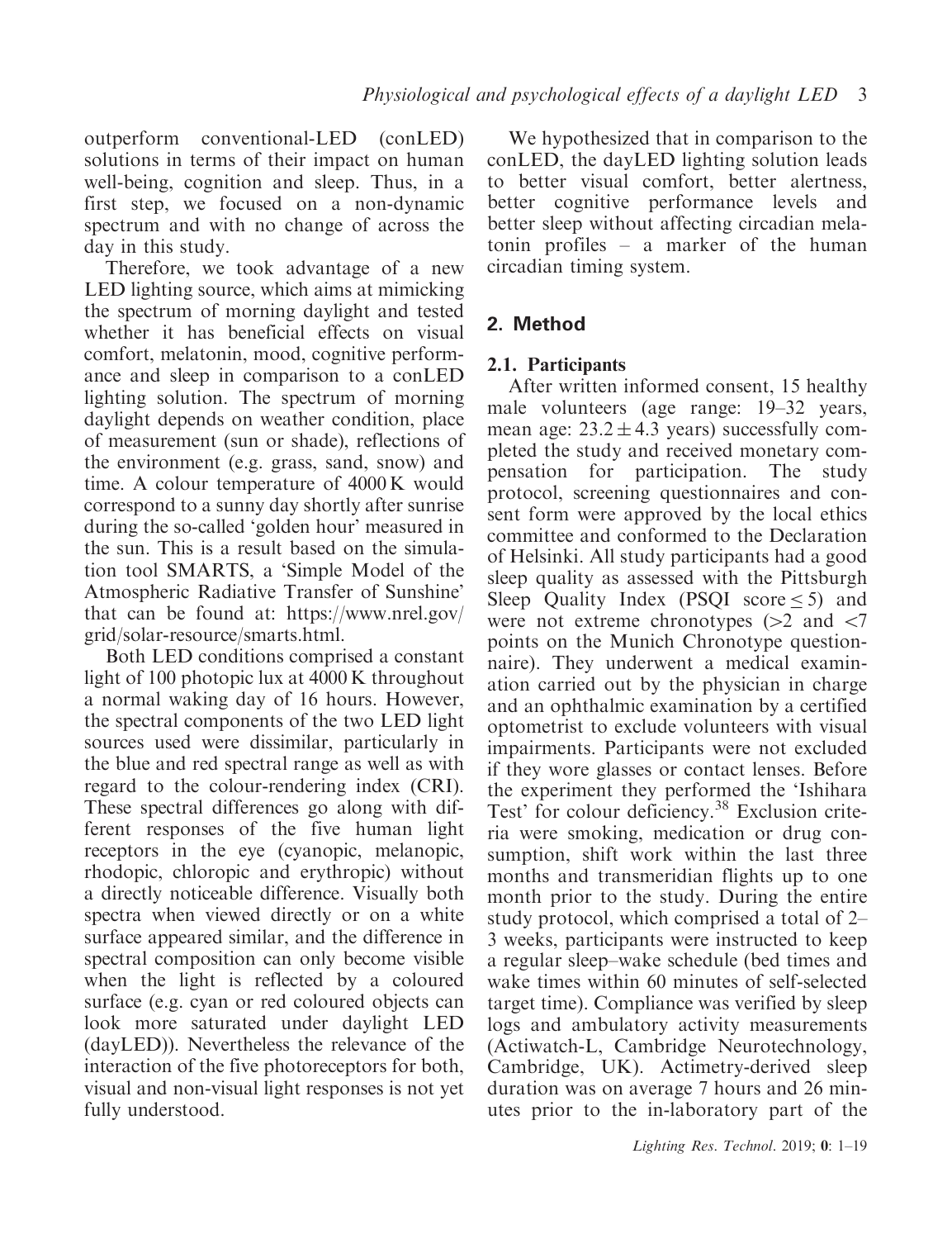study, with an average sleep start time at midnight (00:01 h).

#### 2.2. Study design

The study was carried out at the Centre for Chronobiology in Basel, Switzerland, between the beginning of June 2015 and the beginning of October 2016. The 'in-laboratory part of the study' comprised two 49-hour episodes, which participants spent in sound-attenuated chronobiology suites under light, temperature and humidity controlled conditions (Figure 1). Volunteers reported to the laboratory 6 hours prior to their usual bedtime, electrodes for polysomnographic recordings (PSG) were attached, cognitive test batteries explained and practiced during the first evening under standard fluorescent lighting conditions (Philips Master TL5 HO 54W/830, CRI 80, 3000 K, 100 lux, at the participant's eye level in bed facing the opposite wall). After an 8-hour sleep episode baseline (BL) night, scheduled at their habitual bedtimes, volunteers either woke up in to the dayLED condition (Toshiba TRI-R Circadian System NP10576, based on TRI-R LED SMD5056) or in to the conLED, T5-1200 LED TUBE, based on

conventional white LED SMD2835) condition for 16 hours, followed by a second 8-hour sleep episode (i.e. treatment (TR) night) and a final 11-hour episode of scheduled wakefulness (treatment day 2). During wakefulness volunteers were allowed to move freely in their room when they were not involved in scheduled tasks. They were allowed to read and listen to music but were not allowed to use electronic devices such as mobile phones and tablet PCs. They received the same scheduled meals (25 minutes, 4 hours and 11 hours after wake up). The order of the lighting conditions (dayLED and conLED) was counterbalanced, such that half of the participants started with dayLED and vice versa. The washout period between the two in-lab sessions was one week.

## 2.3. Lighting

Both light sources, the dayLED and the conLED were placed in standard fixtures in the ceiling of the back wall in the chronobiology room and emitted light indirectly into the rooms, which were coated with white wallpaper. We measured the photopic lux at the eye level, when the volunteer was lying in bed at a fixed position gazing at the back wall



Figure 1 The study protocol consisted of two 49-hour blocks either under the conLED (upper graph) or dayLED condition (lower graph) in a balanced crossover within subject design. Both blocks started 6 hours prior to habitual bedtime under fluorescent light. The baseline (BL) and treatment (TR) nights are delineated with black bars, and the triangles indicate the timing of the cognitive test batteries. Saliva for melatonin assays and subjective sleepiness and mood ratings were collected in half-hourly intervals in the mornings and evenings but at 1- or 2-hourly intervals during daytime. For further details please refer to the text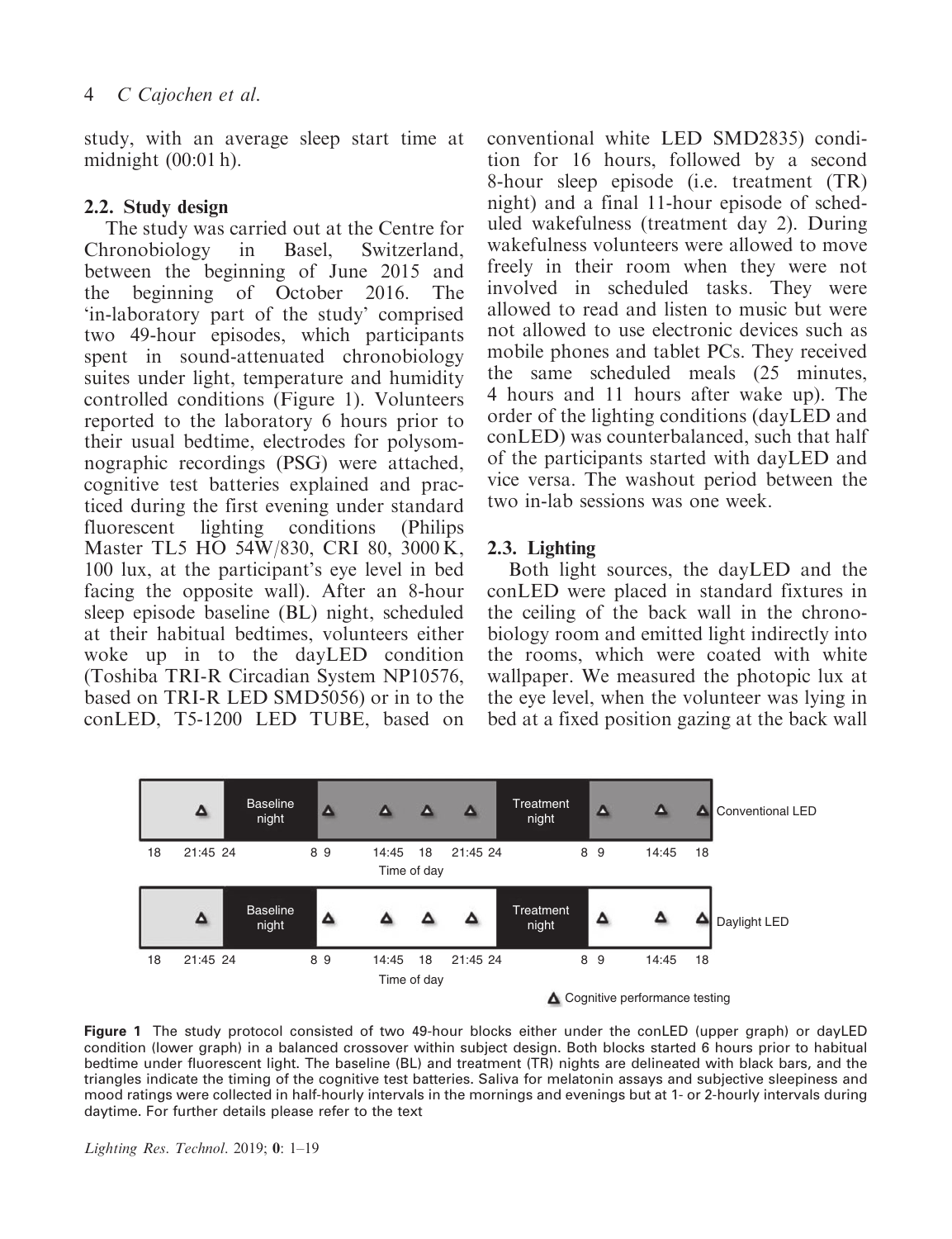of the room. Illuminance at this position was 100 lux at 4000 K for both the dayLED and conLED condition. However, the spectral composition of the two LED types was different as illustrated in the upper panel of Figure 2. The blue peak in the conLED was more pronounced at 450 nm as compared to a smoother spectrum of the dayLED. The dayLED had a higher spectral irradiance below 440, between 460 and 520 and over 620 nm, so it was more closely matched to daylight.<sup>39</sup>



Figure 2 During the conLED and dayLED conditions, the study volunteers were exposed to the same illuminance (100 lux) and colour temperature (4000 K). However, the relative spectra (upper panel) of the dayLED and conLED differed, so the colour rendering index (CRI) and the melanopic strength differed as well. The lower panel shows the stimuli<br>delivered to the five different types of retinal photoreceptor<sup>40</sup> in the conLED and dayLED conditions (sc: S z: ipRGC, r: Rods, mc: M cones, lc: L cones)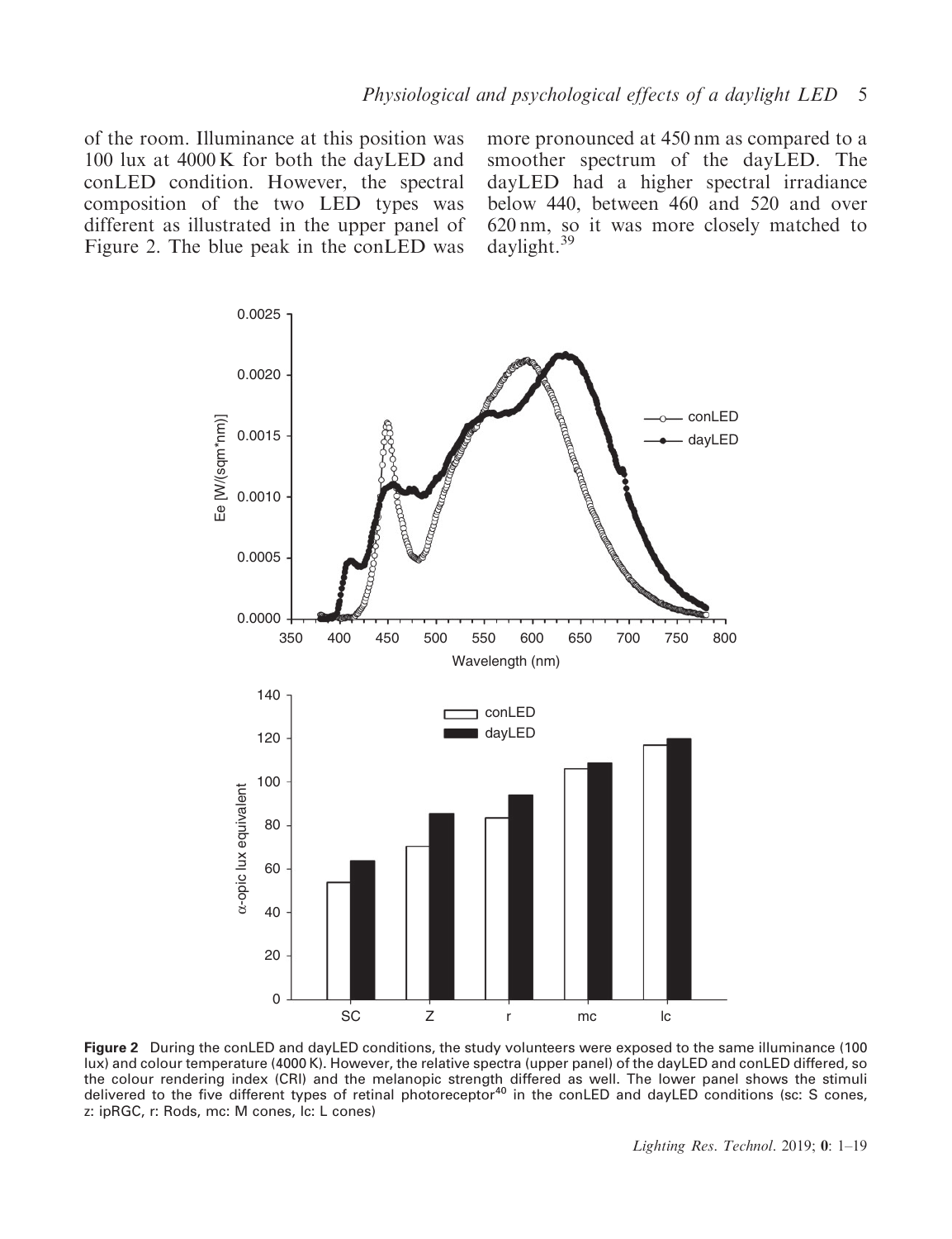Calculating the melanopic lux according to Lucas et  $al^{40}$  resulted in 84.1 melanopic lux for the dayLED and 69.1 melanopic lux for the conLED. Thus, the melanopic strength was 21% higher for the dayLED than the conLED. Furthermore, the CRI was also higher for dayLED (99) compared to conLED  $(79)$  – 25.3% higher for the dayLED than the conLED. A newer system for evaluating a light source's colour rendering properties is IES TM-30-15. The fidelity index and the gamut index of IES TM-30-15 for dayLED was  $Rf = 97$  and  $Rg = 101$ , respectively, and for conLED it was  $Rf = 81$ and  $Rg = 94$ . Because the interaction between visual and non-visual responses is not yet completely understood, the lower panel of Figure 2 shows the stimulus delivered to the five light receptors in the human eye. However, spectral power distribution and the response of the human light receptors alone do not yet allow for estimation of human responses. A way to estimate human responses to light (i.e. melatonin suppression) has been proposed by Rea et al.<sup>41</sup> They propose to use a response function combining the non-visual systems and the visual systems eventually calculating the so-called circadian stimulus (CS). Using their response function results in a CS of 0.097 for the dayLED and a CS of 0.17 (75% higher) for the conLED condition.

# 2.4. Polysomnographic recordings

Sleep EEG activity was continuously recorded during the scheduled sleep episode with the Vitaport Ambulatory system (Vitaport-3 digital recorder TEMEC Instruments BV, Kerkrade, the Netherlands). Twelve EEG derivations (Fz, F3, F4, Cz, C3, C4, Pz, P3, P4, Oz, O1, O2) referenced against linked mastoids (A1 and A2), two electrooculograms, one submental electromyogram and one electrocardiogram were recorded. All signals were low pass filtered at 30 Hz (fourth-order Bessel type anti-aliasing, total

24 dB/Oct) at a time constant of 1 second. After online digitization by using a 12 bit AD converter  $(0.15 \mu V/bit)$  and a sampling rate at 128 Hz for the EEG, the raw signals were stored on a flash RAM card and later downloaded to a PC hard drive. Sleep stages were visually scored per 30-second epochs by two experienced polysomnography technicians blind to the light conditions according the standard criteria.<sup>42</sup> Non-rapid eye movement sleep (NREMS) was defined as the sum of NREM stages 2, 3 and 4. Slow wave sleep (SWS) was defined as the sum of NREMS stages 3 and 4. Spectral analysis was conducted using a fast Fourier transformation (FFT; Hanning 4-second window, 50% overlapped), which yielded a 0.25 Hz bin resolution. EEG power spectra were calculated during NREMS in the frequency range from 0 to 32 Hz. Artefact-free 4-second epochs were averaged across 30-second epochs. Here we report EEG data for frontal (F3, F4) derivations, in the frequency range of 0.75–20 Hz.

# 2.5. Melatonin

Saliva collections were scheduled every 30 minutes in the morning and evening and every 1 or 2 hours in between (for precise timing see timing of subjective sleepiness ratings below). A direct double-antibody radioimmunoassay was used for the melatonin assay (validated by GC-MS with an analytical least detectable dose of 0.65 pg/ml; Bühlmann Laboratory, Schönenbuch, Switzerland).<sup>43</sup> The minimum detectable dose of melatonin (analytical sensitivity) was determined to be 0.2 pg/ml.

# 2.6. Cognitive performance and subjective variables

Cognitive performance was assessed four times during the 16 hours of scheduled wakefulness starting 70 minutes after lights on in the morning and then every four hours thereafter. The volunteers did all the testing in front of a grey computer screen, which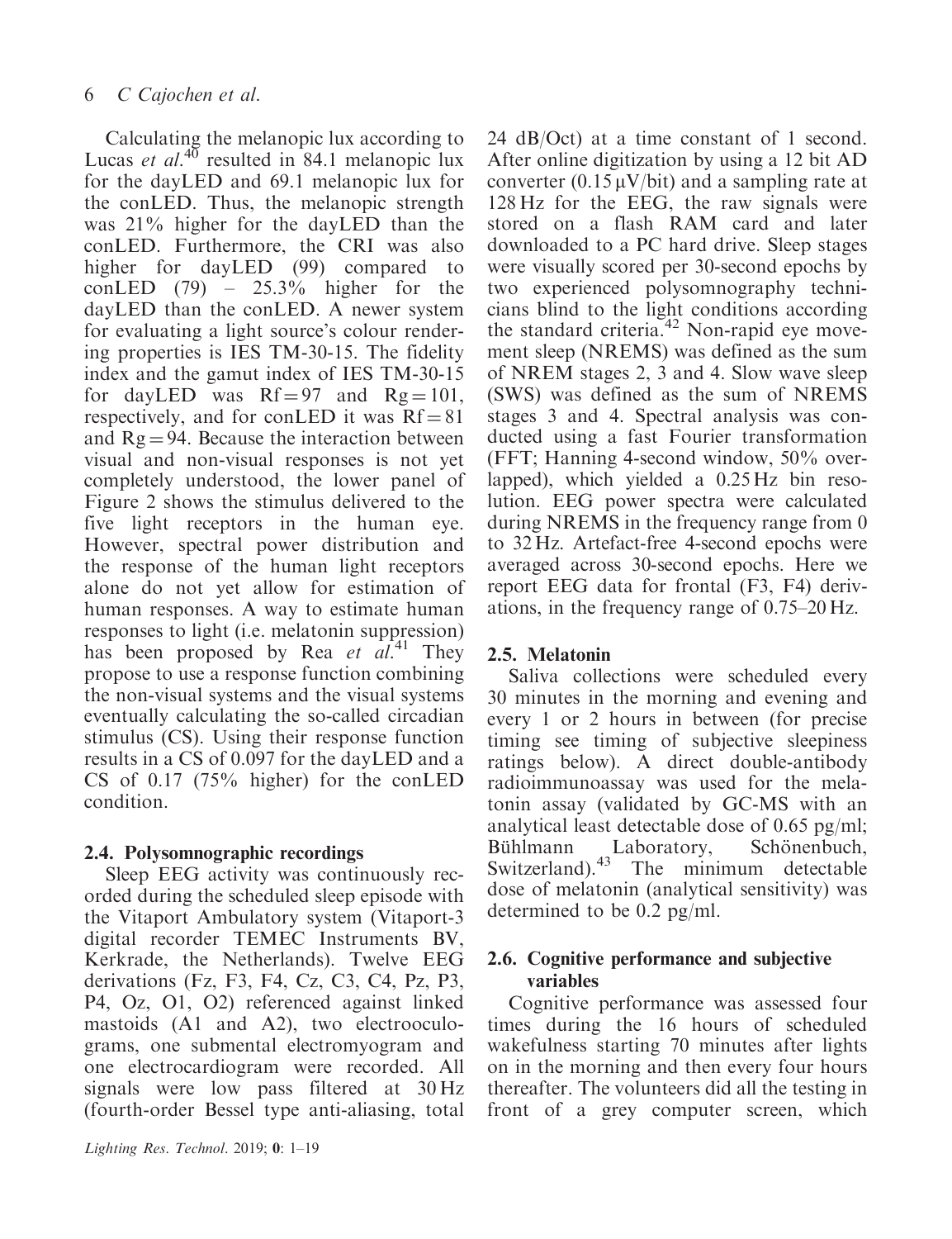emitted around 85 photopic lux for both lighting conditions. Thus, the lighting situation during testing was rather uniform for both light. Among various subjective variables, the 35-minute cognitive test battery included a visual verbal n-back task and an auditory sustained attention task (i.e. psychomotor vigilance task, PVT).

#### 2.6.1. Working memory performance (n-back paradigm)

In the n-back task, participants indicated, using the keyboard, whether the displayed letter matches the target stimulus presented n trials ago (n-back level). The sequence was generated immediately prior to presentation using letters randomly drawn from nine phonologically dissimilar consonants and had 11 targets (i.e. 'yes' responses). Letters were printed in a white colour on a grey screen. Each session consisted of six blocks that were divided into two bouts with an approximate time on task of 12 minutes per session (i.e. 48 blocks in total per light condition). The demand level (i.e. the working memory load) was adjusted to the individual performance of the participant using an adaptive version of the task. Each session started with n-back level  $=$  1 and the n-back level of the remaining five blocks depended on the performance of each preceding block:  $n+1$ , if the proportion of correct responses was above 90% (i.e.  $\leq$ 3 mistakes), and n-1, if the proportion of correct responses ( $[Hit+Correct Rejection]/32$ ) was equal to or below  $70\%$  ( $>10$  mistakes) and remained the same between these parameters.<sup>44</sup> Each block consisted of  $32 + n$  trials (stimulus duration: 500 ms; interstimulus interval: 1.500 ms, response time 1.000 ms). A brief practice episode with the n-back level of the forthcoming block preceded each block (two targets included), so that the participants were able to familiarize themselves with the n-back level.

#### 2.6.2. Psychomotor vigilance performance task

PVT is a sustained attention performance task sensitive to circadian rhythmicity and sleep need.<sup>45</sup> Participants were requested to press a response button as fast as possible as soon they heard an auditory stimulus while also avoiding to press the button too soon. The auditory stimulus was presented in intervals randomly varying from 2 to 9 seconds. The duration of the task was 10 minutes. Participants used the same desktop computer during one session.

#### 2.6.3. Subjective sleepiness and visual comfort

Participants rated their sleepiness levels regularly on the Karolinska Sleepiness Scale  $(KSS)^{46}$  throughout the entire laboratory stay. The intervals were as follows: half hourly intervals in the morning at lights on until three hours after and in the evening starting five hours prior to lights off. For the remainder of scheduled wakefulness the KSS was assessed in hourly or two hourly intervals. At the same intervals, participants rated also their level of alertness, mood, stress, relaxation and physical comfort on the visual analogue scale  $(VAS)$  described earlier.<sup>47</sup> This method is used to measure subjective sensations on a visual scale from 0 to 100. Compared to categorical scales this form has been chosen because it is more suitable for continuous variables (alertness, mood, etc.) and even the slight differences in response behaviour can be measured. To assess each participant's subjective perception of visual comfort, we used a five-point Likert type scale that probed brightness, light colour and glare perception based on a selection of questions derived from Eklund and Boyce.<sup>48</sup>

## 2.7. Statistical analysis

Statistical analyses were performed using SAS (version 9.4; SAS Institute, Cary, NC). All output variables of the 15 men were statistically analysed with mixed-model analyses of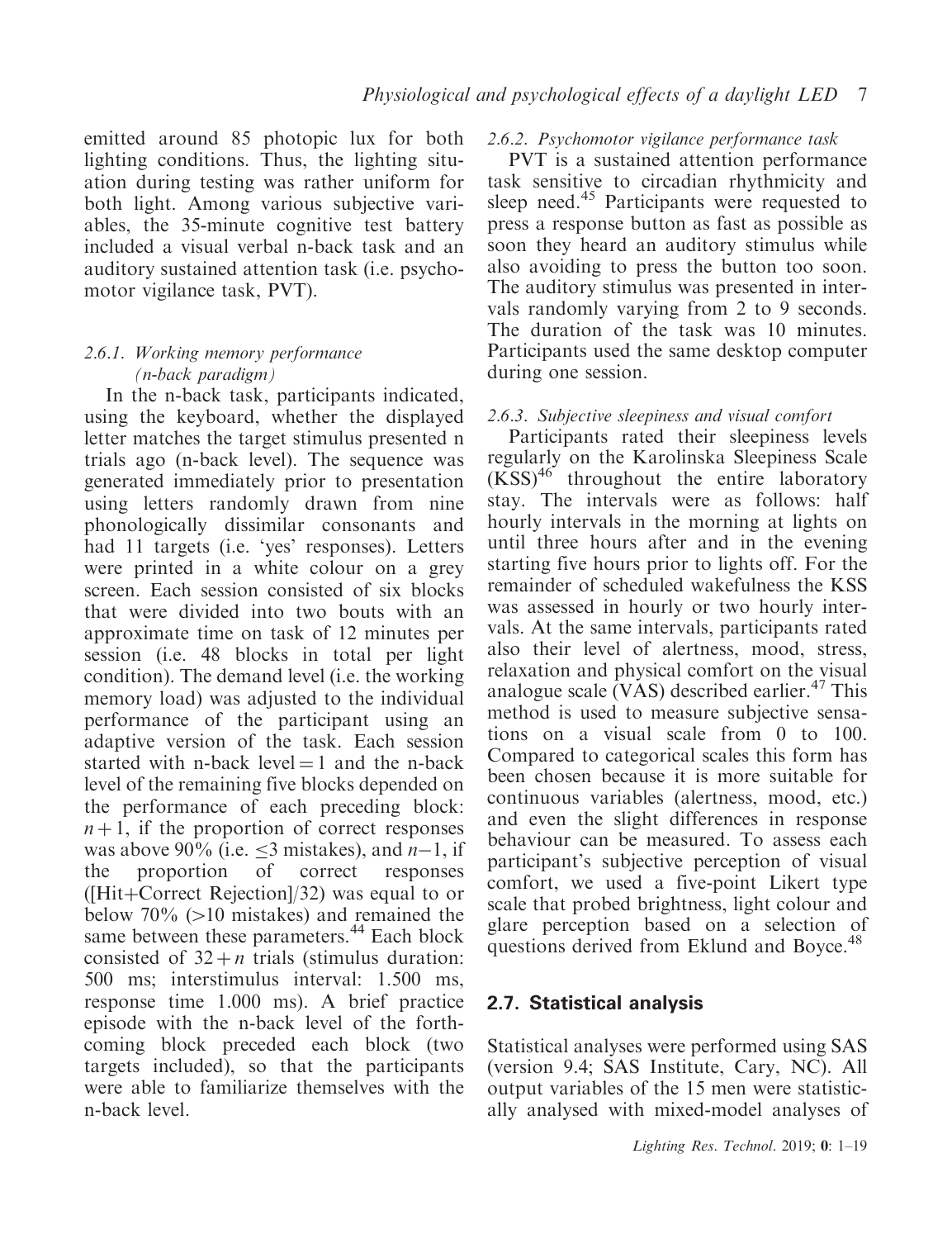variance (PROC MIXED) with main repeated factors being 'light condition' (dayLED and conLED) and 'time of day' (time points) and subjects as a random factor with a combined unstructured and autoregressive covariance structure according to Kincaid.<sup>49</sup> For PVT performance, the default performance metrics – median reaction time (RT), 10% fastest and 10% slowest RT and lapses were calculated according to Blatter et al.45 Response times below 100 ms were considered as false starts and therefore excluded. For n-back performance, the following metrics were used: the number of hits (i.e. target present and response 'yes'), false alarms (i.e. target not present and response 'yes'), accuracy (hits – false alarms) and the percentage of correct responses. Visually scored sleep stages were expressed as percentages of total sleep time (TST). All-night EEG power density in NREMS was analysed for frontal derivations for each 0.25 Hz frequency bin, with the main factor 'light condition'. NREM-REMS cycles were defined according to Feinberg and Floyd.<sup>50</sup> Thereof, each sleep cycle was subdivided into 10 time intervals of equal length during NREMS and into four time intervals during REMS.

## 3. Results

#### 3.1. Visual comfort

Subjects rated visual comfort (i.e. the combined items brightness and colour temperature) as significantly better during the dayLED than the conLED condition (Figure 3, factor 'light condition':  $F_{1,14} = 4.9$ ,  $p<0.04$ ), while the factors 'time of day' and the interaction term 'light condition'  $\times$  'time of day' were not statistically significant.

## 3.2. Melatonin

The typical diurnal melatonin profile was observed during both the dayLED and the conLED condition without any statistically significant effects other than time of day



Figure 3 Mean visual comfort for the combined items 'brightness and colour temperature perception' under the conLED and the dayLED conditions (better light quality going up on the y-axis, mean values,  $n=15, + SEM$ ). Asterisk indicates a significant difference  $(p<0.02)$ 

effects (Figure 4,  $F_{1,41} = 9.55$ ,  $p < 0.0001$ ). The evening increase in melatonin occurred 2–3 hours before habitual bedtime, which indicates normal circadian entrainment at the start of the in-laboratory part of the study.

#### 3.3. Subjective mood/well-being

There was a significant diurnal time course of subjective mood/well-being ratings  $(F_{1,40} = 1.59, p < 0.02)$  without a significant effect of the factor 'light condition' (Figure 5). However, the interaction term 'light condition' and 'time of day' yielded a significant effect (F<sub>1,30</sub> = 1.7,  $p<0.02$ ), such that participants felt happier during the morning and evening in the dayLED compared to the conLED condition.

#### 3.4. Subjective sleepiness

The diurnal time course with higher sleepiness levels in the morning, due to sleep inertia and higher sleepiness levels in the evening due to increasing sleep pressure and the attenuation of the circadian wake drive, was present in both LED conditions (Figure 6, factor 'time of day',  $F_{1,40} = 5.82$ ,  $p < 0.0001$ ).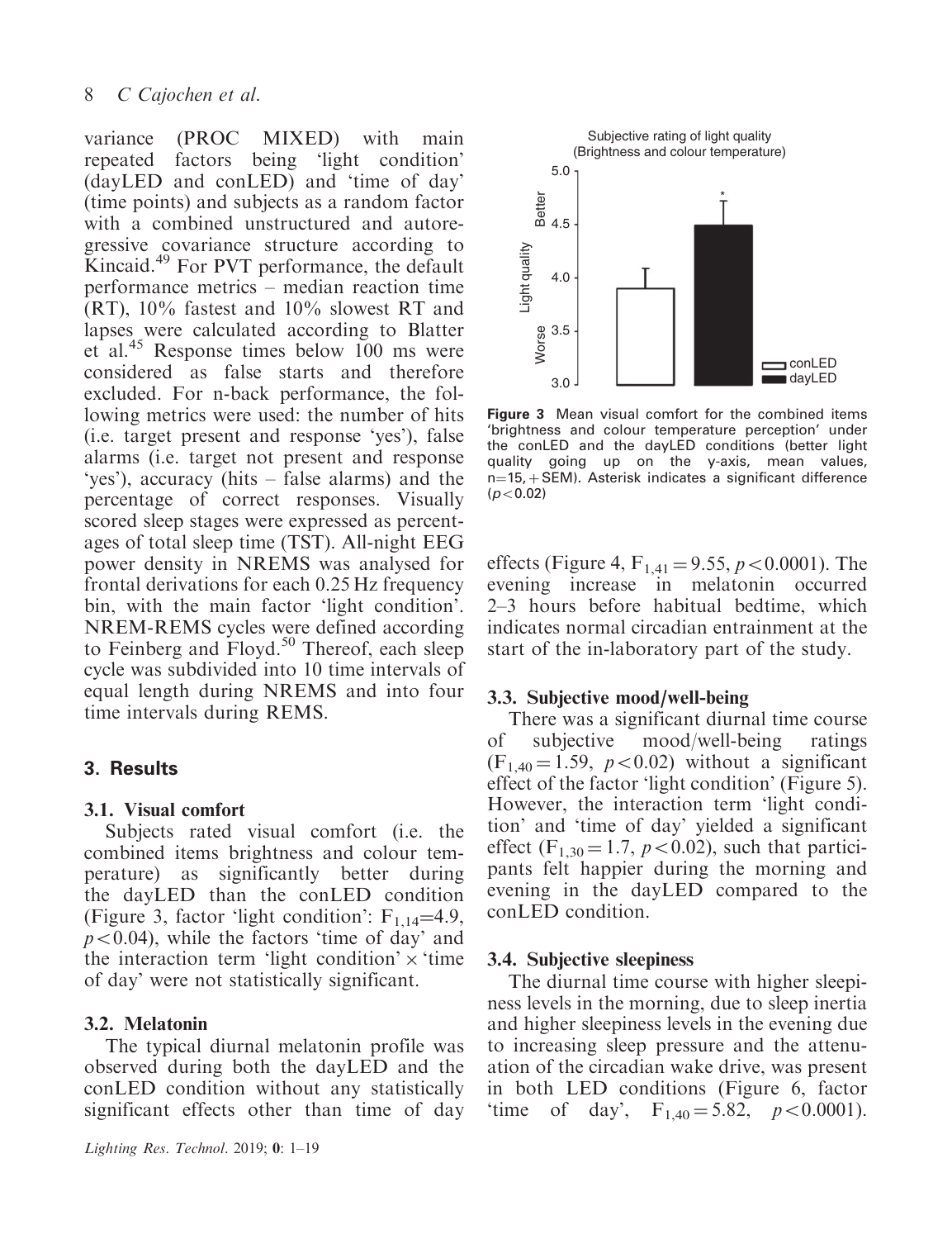

Figure 4 Time course of the diurnal salivary melatonin profile under the conLED and dayLED conditions in pg/ml plotted against relative clock time in hours (i.e. average clock times according to the participant's habitual bedtimes; mean values, n $=$ 15, $\pm$  SEM). Inset in the upper right corner illustrates time averaged values and SEM for both the conLED and dayLED conditions  $(n.s. = not significant)$ 

Furthermore, the main effect 'light condition' yielded significance with higher alertness (i.e. lower sleepiness) levels for the dayLED compared to the conLED condition (Figure 6, inset,  $F = 140 = 12.3$ ,  $p < 0.001$ ). Although most of the alerting effect observed under dayLED occurred in the morning during sleep inertia, post hoc tests were not performed due to the lack of a significant interaction term 'light condition'  $\times$  'time of day'.

## 3.5. Psychomotor vigilance performance (PVT)

Neither median RT, the 10% slowest or 10% fastest reactions times nor the performance lapses yielded any statistically significant effects of 'light condition', 'time of day' or its interaction. The time course of PVT performance was rather stable across the entire in-laboratory day during both light conditions (i.e. no time of day effect).

#### 3.6. Working memory performance (n-back)

None of the conventional metrics yielded statistically significant light effects. Further, no 'time of day effect' and no significant interaction term between the two main factors were found (data not shown).

#### 3.7. Sleep stages

Table 1 summarizes all sleep variables derived from visual inspection of the PSG during the BL and treatment nights for both LED conditions. Overall, no significant effect of 'light condition' was found for any of the sleep stages. The factor 'night' (BL and treatment night) yielded significance for sleep latency, stage 2 and REMS ( $p<0.05$  at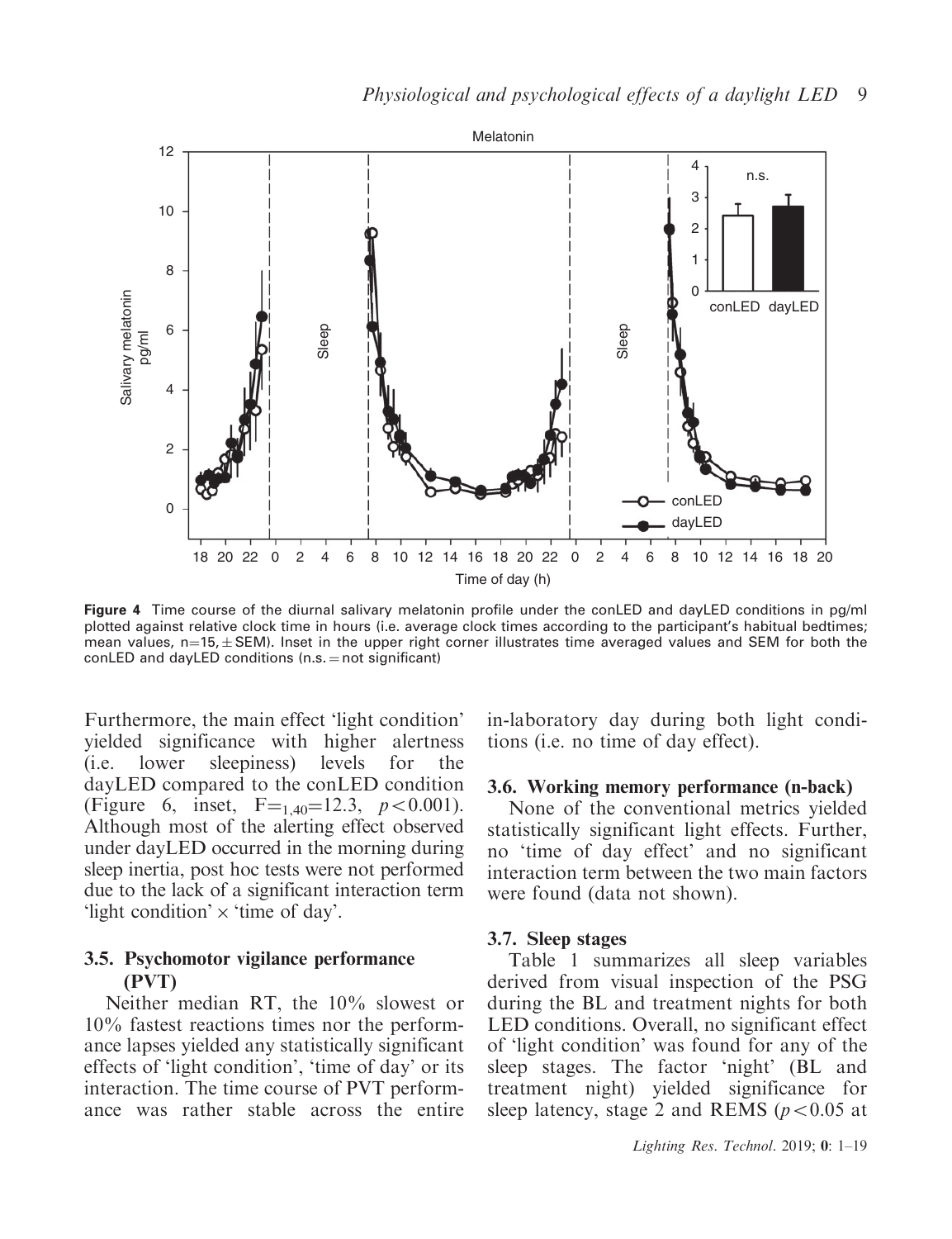

Figure 5 Time course of diurnal mood ratings on a visual analogue scale (better mood going up) under the conLED and dayLED conditions plotted against relative clock time in hours (i.e. average clock times according to the participant's habitual bedtimes; mean values, n=15,  $\pm$  SEM)

least) indicating a general decrease in sleep latency, stage 2 and a general increase in REMS from the BL to the treatment night independent of the light condition. REMS and NREMS yielded a significant interaction 'light treatment'  $\times$  'night', and post hoc comparisons indicated a significant increase in REMS from BL to the treatment night at the expense of NREMS only during the conLED condition ( $p<0.03$  at least). Direct post hoc comparisons between dayLED and conLED did not reveal any significance for both the BL and the treatment night respectively.

#### 3.8. EEG power density

EEG power densities during NREMS for both light conditions were not significantly different between dayLED and conLED, when expressed relative to the BL nights (Figure 7) in none of the frequency bins between 0.75 and 20 Hz. Post hoc comparison for each light conditions separately yielded significant increases for the dayLED in the low delta band (1.0–1.75 Hz), the high theta band (7.5–8.0 Hz) and significant decreases in the sigma band 11.75–14 Hz, while for the conLED a significant increase in the thetaalpha band was found (5.75–9.5 Hz). The temporal dynamics of relative EEG delta activity exhibited the usual decline across the night with an superimposed ultradian NREM-REMS cycling during the BL nights and both treatment nights, dayLED and conLED (Figure 8,  $F_{1,39} = 15.98, p < 0.0001$ ). The interaction 'light condition'  $\times$  'night' was significant  $(F_{1,39} = 166; p < 0.009)$ , and post hoc comparisons indicated significantly higher EEG delta activity during the dayLED compared to conLED in the first NREM and last NREM episode (*p* at least 0.035).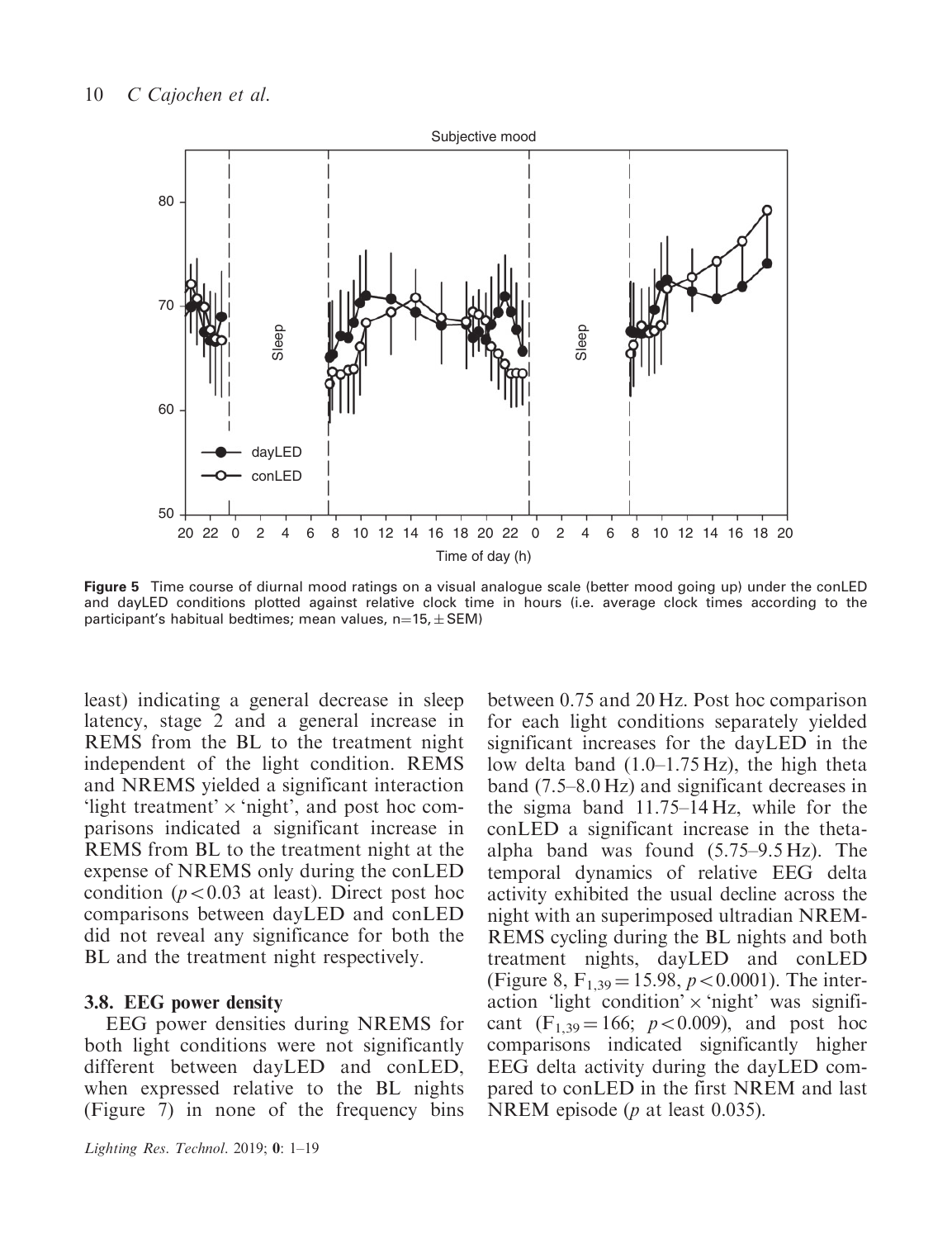

Figure 6 Time course of diurnal sleepiness ratings on the Karolinska Sleepiness Scale (sleepier going up) under the conLED and dayLED conditions plotted against relative clock time in hours (i.e. average clock times according to the participant's habitual bedtimes; mean values, n  $=$  15;  $\pm$  SEM). Inset in the upper right corner illustrates time averaged values and SEM for both the conLED and dayLED conditions (asterisk indicates a significant difference,  $p<0.002$ )

#### 4. Discussion

Here we report the first evidence that a LED light source, spectrally tuned to be closer to natural morning daylight then a conLED, has beneficial effects on visual comfort and NIF outcomes such as alertness and human sleep. Which specific characteristic of the LED spectrum was most relevant to elicit the observed effects in our study is difficult to identify. The smooth dayLED spectrum did not only differ from the conLED in the blue but also in the longer-wavelength portion of the visible spectrum (see Figure 2). We did not observe significant changes in the diurnal profile of melatonin secretion in our study. Since the dayLED had 21% more melanopic strength than the conLED, a stronger attenuation of the evening increase in melatonin

along with subjective sleepiness could have been anticipated. In contrast, visual inspection and a post hoc comparison of the average evening melatonin values prior to the treatment night yielded lower values in the conLED than the dayLED condition, indicating either more melatonin suppression or a phase delay of the circadian melatonin rhythm during conLED compared to dayLED. Later, we could not test since the dim light melatonin onset was masked by our lighting situation. Interestingly, the alerting effects of dayLED did not occur in the evening but in the morning. It is tempting to say that the morning dayLED with 4000 K and 100 photopic lux was probably most efficient in the morning- or the other way around that LEDs with a prominent blue peak, such as the conLED, do not have strong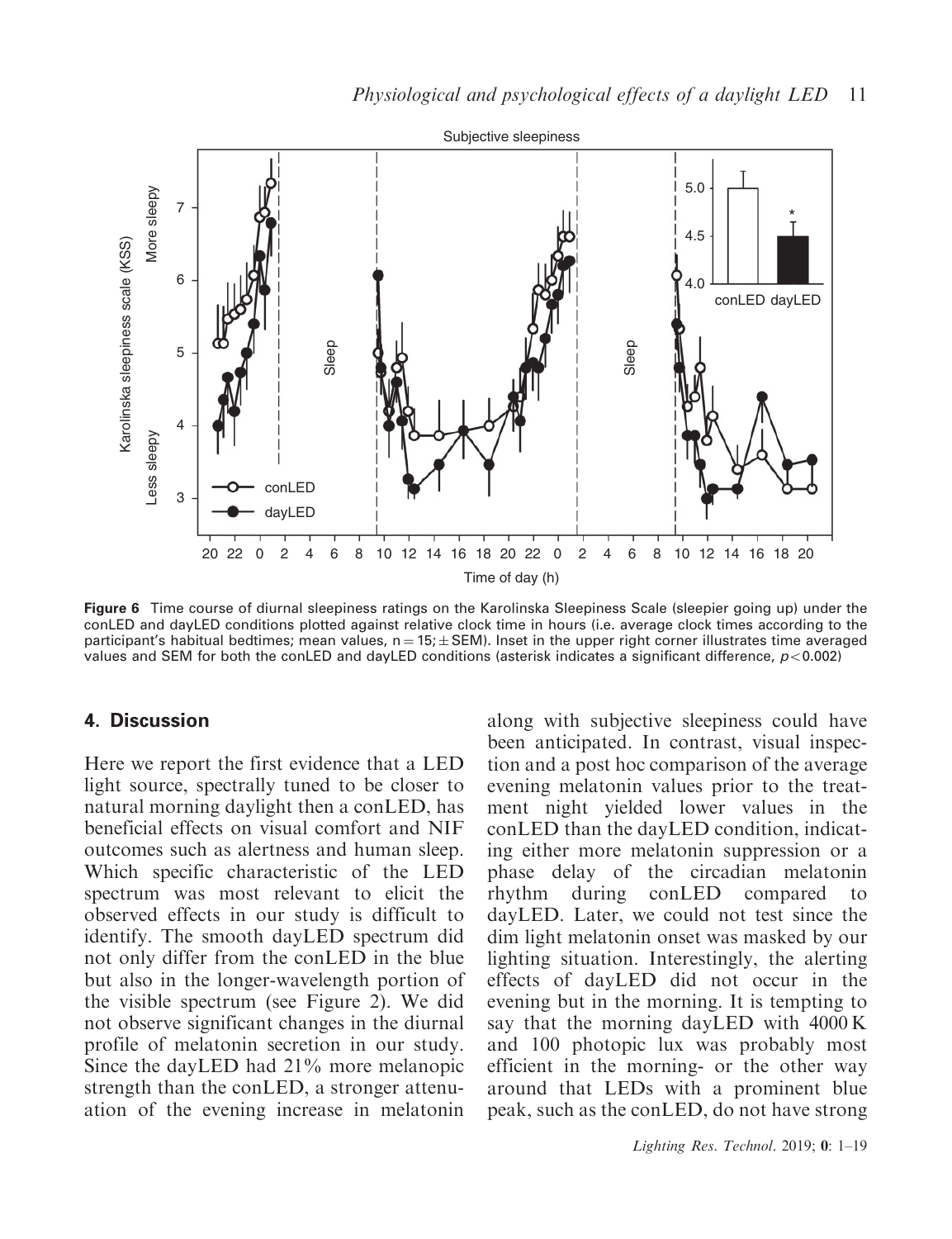| Table 1 Sleep parameters of                                                                                                              |                            |                    |                     |                     |                 |                 | the baseline and treatment nights based on visual scoring for the dayLED and the conLED condition |                |
|------------------------------------------------------------------------------------------------------------------------------------------|----------------------------|--------------------|---------------------|---------------------|-----------------|-----------------|---------------------------------------------------------------------------------------------------|----------------|
| Light condition<br>Night                                                                                                                 | Baseline<br>conLED         | Baseline<br>dayLED | Treatment<br>conLED | Treatment<br>dayLED | Factor<br>Light | Factor<br>Night | $Light \times Night$<br>Factor                                                                    | Post hoc       |
| Sleep Variables (n=15)                                                                                                                   |                            |                    |                     |                     |                 |                 |                                                                                                   |                |
| Total Sleep Time (hours)                                                                                                                 | $7.5 \pm 0.08$             | $7.5 \pm 0.1$      | $7.4 \pm 0.1$       | $7.3 \pm 0.1$       | n.s             | n.s             | n.s                                                                                               |                |
|                                                                                                                                          | $93.4 \pm 1.0$             | $93.5 + 0.7$       | $92.1 \pm 0.8$      | $91.4 \pm 1.3$      | $\frac{3}{1}$   | n.s             | n.s                                                                                               |                |
|                                                                                                                                          |                            | $7.1 \pm 0.9$      | $8.6 \pm 1.0$       | $9.8 \pm 1.7$       | $\frac{3}{1}$   | n.s             | n.s                                                                                               |                |
|                                                                                                                                          | $7.2 \pm 1.3$<br>8.7 ± 0.7 | $8.4 \pm 0.6$      | $8.2 + 0.8$         | $9\pm0.8$           | n.s             | n.s             | n.s                                                                                               |                |
| Sleep Efficiency (%)<br>Wake (%)<br>Stage 1 (%)<br>Stage 2 (%)                                                                           | $52.7 \pm 2.0$             | $50.4 \pm 1.5$     | $49.3 \pm 1.6$      | $48.3 \pm 1.8$      | n.s             | $F1, 11 = 6.3$  | n.s                                                                                               | Baseline vs    |
|                                                                                                                                          |                            |                    |                     |                     |                 | $p = 0.03$      |                                                                                                   | Treatment      |
| Stage 3 (%)                                                                                                                              | $7.4 \pm 0.8$              | $8.1 \pm 0.8$      | $6.7 \pm 0.6$       | $8.9 + 1.3$         | n.s             | $\frac{3}{1}$   | n.s                                                                                               |                |
|                                                                                                                                          | $11.1 \pm 1.6$             | $10.5 \pm 1.6$     | $12.1 \pm 1.8$      | $11.8 \pm 2.0$      | n.s             | n.S             | n.s                                                                                               |                |
| Stage 4 (%)<br>REM Sleep (%)                                                                                                             | $20 \pm 1.1$               | $22.6 \pm 0.8$     | $23.8 \pm 1.1$      | $22.1 \pm 0.8$      | n.s             | 0.02            | $F1,19.5 = 8.8$                                                                                   | conLED base vs |
|                                                                                                                                          |                            |                    |                     |                     |                 |                 | $p = 0.007$                                                                                       | conLED_treat   |
| Slow wave sleep (%)                                                                                                                      | $18.6 \pm 1.3$             | $8.6 \pm 1.4$      | $8.7 \pm 1.7$       | $20.6 \pm 1.9$      | n.s             | n.s             | n.s                                                                                               |                |
| NREM sleep (2,3,4 %)                                                                                                                     | $71.3 \pm 1.2$             | $69\pm0.9$         | $68 \pm 1.3$        | $69 + 1.1$          | n.s             | 0.07            | $F1,19.5 = 6.3$                                                                                   | conLED base vs |
|                                                                                                                                          |                            |                    |                     |                     |                 |                 | $p = 0.02$                                                                                        | conLED_treat   |
|                                                                                                                                          | $10.4 + 3.0$               | $8.7 \pm 2.1$      | $16.6 \pm 4.2$      | $12.7 \pm 3.1$      | n.s             | n.s             | n.s                                                                                               |                |
|                                                                                                                                          | $14.8 + 3.7$               | $14 + 2.6$         | $21.8 \pm 4.7$      | $18.1 \pm 3.3$      | n.s             | n.s             | n.s                                                                                               |                |
| Sleep Latency 1 (min)<br>Sleep Latency 2 (min)<br>REM Sleep Latency (min)                                                                | $89.7 \pm 12.4$            | $94 \pm 11.1$      | $89.7 \pm 12.4$     | $88.3 + 8.8$        | n.s             | n.s             | n.s                                                                                               |                |
| Sleep parameters are averaged separately across the baseline night and the recovery night (mean±SEM) for the dayLED and conLED condition |                            |                    |                     |                     |                 |                 |                                                                                                   |                |

| testing is reported in the last column (for more details, see text). n.s.: not significant. |                                                                                                                                                                                                                                                                                                              |                                                                                                                                                            |                                                                                                                                                       |
|---------------------------------------------------------------------------------------------|--------------------------------------------------------------------------------------------------------------------------------------------------------------------------------------------------------------------------------------------------------------------------------------------------------------|------------------------------------------------------------------------------------------------------------------------------------------------------------|-------------------------------------------------------------------------------------------------------------------------------------------------------|
|                                                                                             | on); Sleep latency 2: time between lights off and the first occurrence of stage 2; REM Sleep Latency: time between lights off and the first occurrence of<br>stage REM; Slow wave sleep: sum of stages 3 and 4 in % of TST; NREM sleep: sum of sleep stages 2–4 in % of TST; REM: REM sleep in % of TST. The | eparately. TST: total sleep time; SE: sleep efficiency (TST/Time in Bed (TIB)×100); WAKE: wake after lights off (in % of TIB between lights off and lights | columns with the factors 'Light', 'Night' and their interaction depict significant influences derived from mixed-model analyses of variance. Post hoc |
|                                                                                             |                                                                                                                                                                                                                                                                                                              |                                                                                                                                                            |                                                                                                                                                       |
|                                                                                             |                                                                                                                                                                                                                                                                                                              |                                                                                                                                                            |                                                                                                                                                       |
|                                                                                             | Sleep parameters are averaged separately across the baseline night and the recovery night (mean±SEM) for the dayLED and conLED condition                                                                                                                                                                     |                                                                                                                                                            |                                                                                                                                                       |

# 12 C Cajochen et al.

Lighting Res. Technol. 2019; 0: 1–19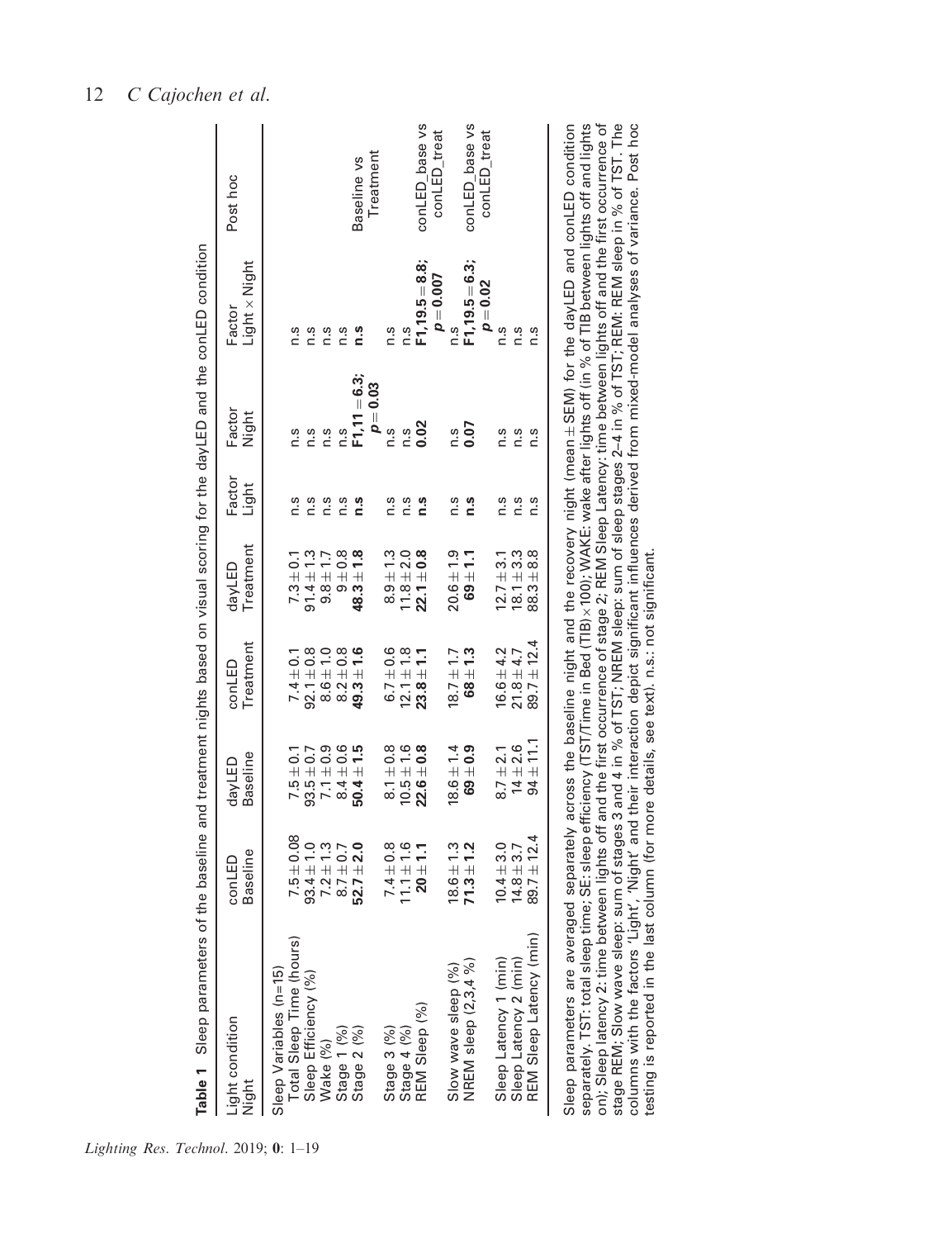

Figure 7 Relative EEG power density during non-rapid eye movement sleep in the treatment (TR) night for the conLED and the dayLED conditions expressed relative to the baseline (BL) night (log ratio) in the frequency range of 1 to 20 Hz in the frontal EEG derivation F3 (mean values, n $=$ 15; $\pm$  SEM). The triangles indicate frequency bins for which a significant difference from the baseline night ( $p<0.05$ ) was found for each lighting condition separately

alerting properties in the morning. Interestingly, also Gabel et  $al.^{12}$  did not observe an alerting response to monochromatic blue light at 460 nm in the morning, while such a response was clearly evident in the evening and at night.<sup>51,52</sup> Thus, evening and nighttime hours represent a time window during which blue light's alerting capacity seems to be stronger than during morning hours. Indeed, there is mounting evidence that light's alerting action is time of day dependent.13,14,20 Further, there is a lack of an action spectrum for the human alerting response to light as well as consistent data on time of day dependent effects. Thus, it is not yet clear where in the 'blue range' the maximal alerting response can be achieved. There have been discussions that different from the human action spectra for melatonin suppression between 446 and 483 nm,31,32,53 the peak sensitivity for the alerting response could be lower between 400 and 440 nm in the cyanopic range.<sup>54</sup> The fact that our dayLED emitted more light in the cyanopic range could also explain its stronger alerting effect compared to conLED. Further, the CS for dayLED was 75% lower than for conLED, from which one could conclude that conLED would provide a much stronger stimulus to the circadian system along with stronger alerting effects. This was not the case.

Subjective alertness levels are certainly not only driven by environmental light (for a review see Cajochen et  $al^{55}$ ) but also influenced by subjective aspects such as wellbeing<sup>47</sup> and visual comfort.<sup>56</sup> The influence of visual comfort on eye strain and fatigue has been recognized in research on recommendations of comfortable visual display terminal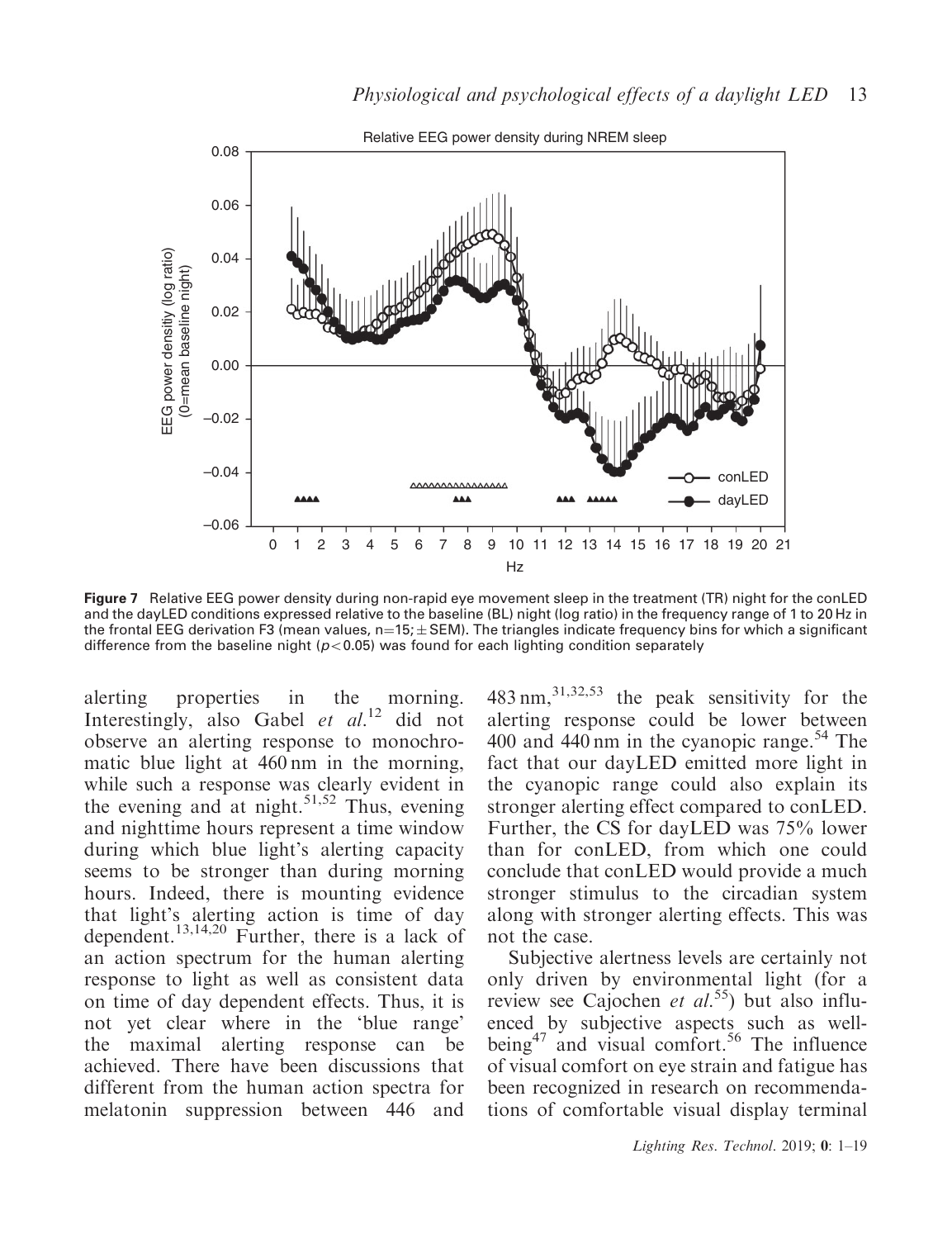

Figure 8 Temporal dynamics of relative EEG delta activity (0.75–4.5 Hz) during the treatment (TR) night for the conLED and the dayLED condition expressed relative to the baseline (BL) night in the frontal EEG derivation F3 (mean values, n=15;±SEM). Asterisks indicate significant post hoc comparisons between the conLED and dayLED condition. For further information see text

workstation design – an important aspect of visual ergonomics. $57$  This needs to be extended into studies looking at the interplay between the visual and non-visual effects of lighting solutions on human cognitive performance and sleep. The observed better visual comfort under the dayLED condition could very well be due to the rather smoother light spectrum of the dayLED, which also resulted in a better colour rendering (both better CRI and better IES TM-30-15 metrics). Better colour rendering facilitates perception of colours (e.g. skin tone, furniture, food) more naturally. Thus, the observed better visual comfort during dayLED per se could have led to better alertness and mood particularly in the morning and evening hours. This corroborates a finding by Shamsul et  $al.$ <sup>56</sup> who tested three different colour temperatures (2700, 4000 and 6200 K all at 400 lux) in a workplace setup in the laboratory and found better typing performance along with more alertness and visual comfort under both the 4000 and 6700 K condition compared to the 2700 K condition.

Recent insights from animal data reveal interesting visual features of the so far considered non-visual pathway of light to the suprachiasmatic nuclei (SCN), the central circadian pacemaker, as the main target. Melanopsin signals also reach brain regions responsible for form vision,  $58-60$  and recent data clearly indicate that melanopsin contributes to the representation of images in the early visual system.<sup>61</sup> This underscores the dual role of the vertebrate eye: a classical light detection for image forming vision and a variety of physiological and behavioural functions, known as NIF functions, which are distinct from sight. In addition to the SCN and the early visual system, the ipRGCs target also a wide range of brain regions (for a review see Schmidt et  $al$ .<sup>62</sup>) implicated in the regulation of a number of behavioural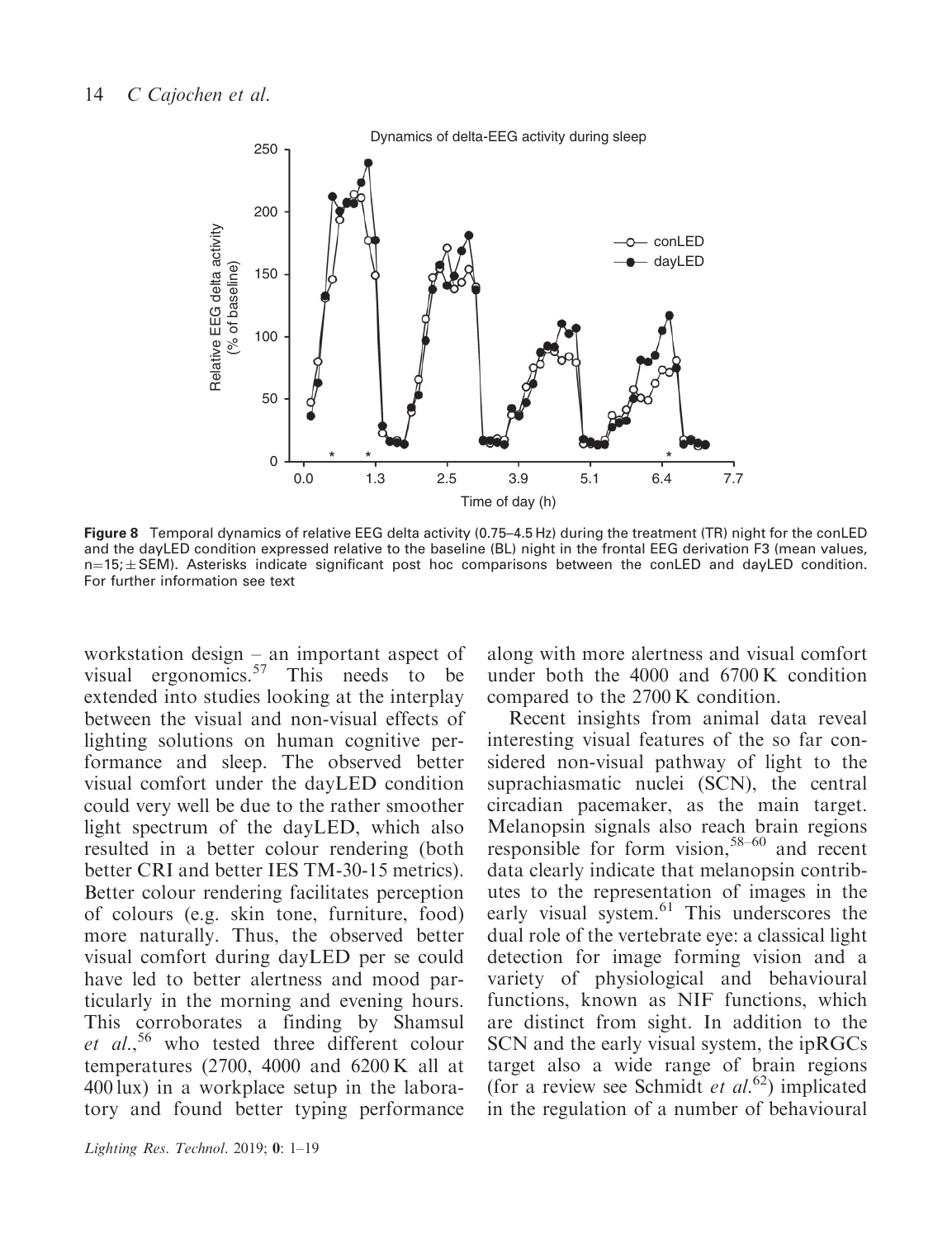and physiological functions which have a major impact on our health and well-being.

It is difficult to relate the observed changes to a distinct difference in the LED spectrum, the higher melanopic strength, the better CRI or just the better visual and thus subjective overall feeling under such a high-end LED solution. Thus, in a next step it would be interesting to compare which of these proposed potential causes is the most important for a dayLED solution at the workplace. Studies on the impact of light with a fuller spectrum compared to (more energy efficient) standard artificial lighting with line or band spectra are rare and go back to the 1980s with inconclusive and controversial findings. These studies were conducted under fluorescent lighting. Some studies find statistically significant improvements under full-spectrum lighting, such as less fatigue and better visual  $acuity^{63}$  while others fail to find any effects.64,65 Positive impacts of full-spectrum light on health in primary schools were demonstrated by the lower number of absences compared to other types of lighting.<sup>66</sup> However, the methodology of this study was critically reviewed by Veitch and McColl, who state that it was not clear whether the beneficial effects were only attributable to the lighting situation.<sup>67</sup> It must be noted that full-spectrum fluorescent lighting does not have a continuous spectrum, as occurs in natural daylight or incandescent light, but only a 'fuller' spectrum than a conventional fluorescent tubes. Furthermore, those full spectrum lamps are also characterized by the fact that their colour temperature is higher than 5000 K, and that a UV component is included.

In summary, we have evidence for beneficial effects of a morning dayLED on alertness and sleep under stringently controlled laboratory conditions in healthy normal good sleepers, who had very good cognitive skills. Since dayLED outperformed conLED in healthy good sleepers, it is tempting to say

that people with insufficient sleep may profit even more from a dayLED solution at their workplace.

# Acknowledgements

We thank all the volunteers for participating in the study.

## Declaration of conflicting interests

The authors declared the following potential conflicts of interest with respect to the research, authorship, and/or publication of this article: Kumpei Kobayashi, Yasuhiro Shirakawa are employees of Toshiba Materials, Japan.

# Funding

The authors disclosed receipt of the following financial support for the research, authorship, and/or publication of this article: The study was supported by Toshiba Materials, Japan.

# ORCID iD

C Garbazza  $\bullet$  [http://orcid.org/0000-0002-](http://orcid.org/0000-0002-8606-2944) [8606-2944](http://orcid.org/0000-0002-8606-2944)

# References

- 1 Falchi F, Cinzano P, Elvidege CD, Keith DM, Haim A. Limiting the impact of light pollution on human health, environment and stellar visibility. Journal of Environmental Management 2011; 92: 2714–2722.
- 2 Matz C, Stieb DM, Davis K, Egyed M, Rose A, Chou B, Brion O. Effects of age, season, gender and urban-rural status on time-activity: canadian human activity pattern survey 2 (CHAPS 2). International Journal of Environmental Research and Public Health 2014; 11: 2108–2124.
- 3 Crowley SJ, Molina TA, Burgess HJ. A week in the life of full-time office workers: work day and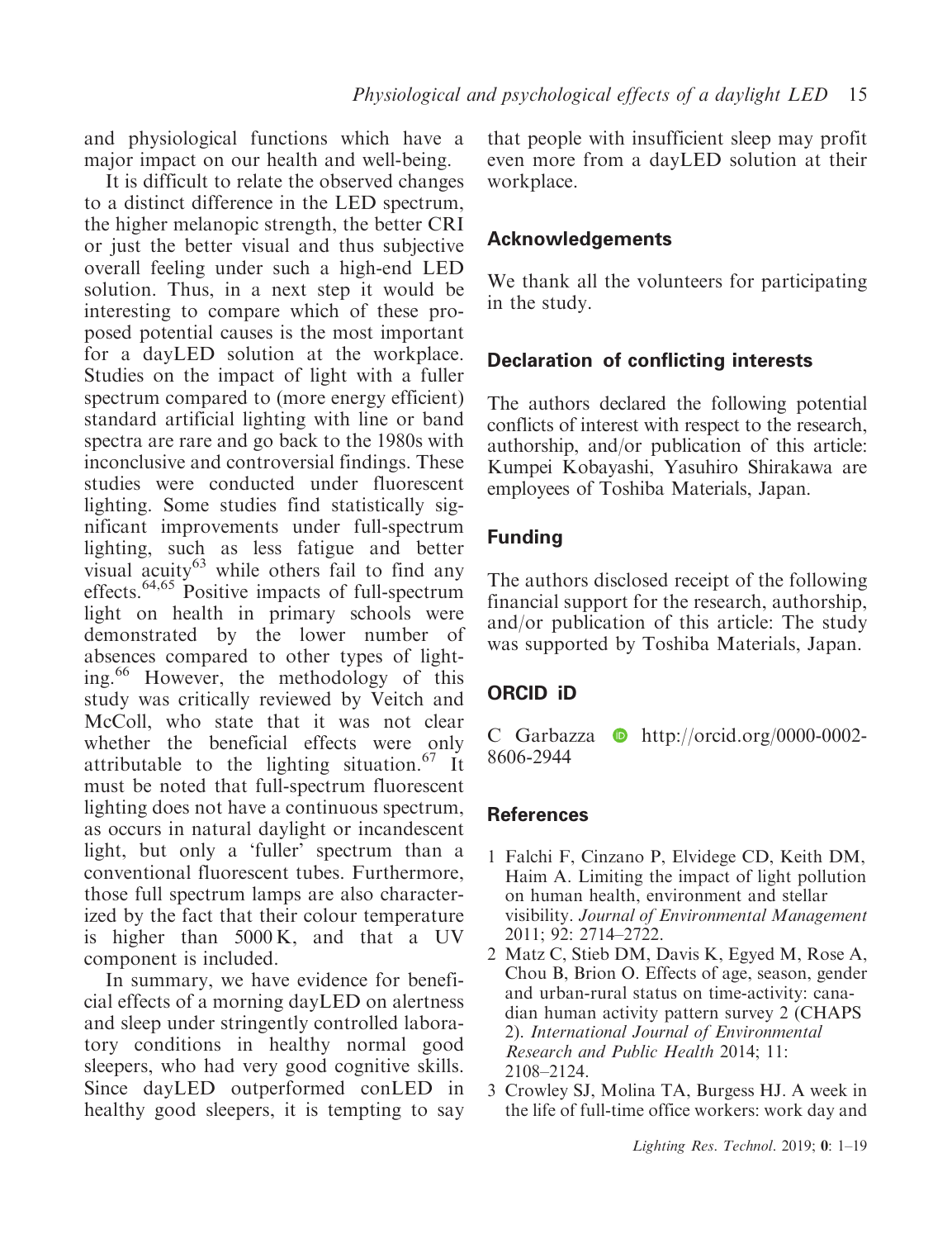weekend light exposure in summer and winter. Applied Ergonomics 2015; 46: 193–200.

- 4 Cho Y, Ryu SH, Lee BR, Kim KH, Lee E, Choi J. Effects of artificial light at night on human health: a literature review of observational and experimental studies applied to exposure assessment. Chronobiology International 2015; 32: 1294–1310.
- 5 Ohayon MM, Milesi C. Artificial outdoor nighttime lights associate with altered sleep behavior in the American general population. Sleep 2016; 39: 1311–1320.
- 6 Kozaki T, Miura N, Takahash M, Yasukouchi A. Effect of reduced illumination on insomnia in office workers. Journal of Occupational Health 2012; 54: 331–335.
- 7 Boubekri M, Cheung IN, Reid KJ, Wang C-H, Zee PC. Impact of windows and daylight exposure on overall health and sleep quality of office workers: a case-control pilot study. Journal of Clinical Sleep Medicine 2014; 10: 603–611.
- 8 World Health Organization. Declaration on Occupational Health for All. Geneva, Switzerland: WHO, 1994.
- 9 Robertson AS, McInnes M, Glass D, Dalton G, Burge PS. Building sickness, are symptoms related to the office lighting? The Annals of Occupational Hygiene 1989; 33: 47–59.
- 10 Phipps-Nelson J, Redman JR, Dijk DJ, Rajaratnam SM. Daytime exposure to bright light, as compared to dim light, decreases sleepiness and improves psychomotor vigilance performance. Sleep 2003; 26: 695–700.
- 11 Smolders KCHJ, de Kort YAW, Cluitmans PJM. A higher illuminance induces alertness even during office hours: findings on subjective measures, task performance and heart rate measures. Physiology and Behavior 2012; 107: 7–16.
- 12 Gabel V, Maire M, Rechert CF, Chellaspa SL, Schmidt C, Hommes V, Viola AU, Cajochen C. Effects of artificial dawn and morning blue light on daytime cognitive performance, well-being, cortisol and melatonin levels. Chronobiology International 2013; 30: 988–997.
- 13 Huiberts LM, Smolders KCHJ, de Kort YAW. Seasonal and time-of-day variations in acute non-image forming effects of illuminance level on performance, physiology, and subjective

well-being. Chronobiology International 2017; 34: 1–18.

- 14 Rüger M, Gordijn MC, Beersma DG, de Vries B, Daan S. Time-of-day-dependent effects of bright light exposure on human psychophysiology: comparison of daytime and nighttime exposure. American Journal of Physiology  $-$ Regulatory, Integrative and Comparative Physiology 2006; 290: R1413–R1420.
- 15 Viola AU, James LM, Schlangen LJ, Dijk DJ. Blue-enriched white light in the workplace improves self-reported alertness, performance and sleep quality. Scandinavian Journal of Work Environment and Health 2008; 34: 297–306.
- 16 Figueiro MG, Steverson B, Heerwagen J, Kampschroer K, Hunter CM, Gonzales K, Plitnick B, Rea MS. The impact of daytime light exposures on sleep and mood in office workers. Sleep Health 2017; 3: 204–215.
- 17 Partonen T, Lönnqvist J. Bright light improves vitality and alleviates distress in healthy people. Journal of Affective Disorders 2000; 57: 55–61.
- 18 Vetter C, Juda M, Lang D, Wojtysiak A, Roenneberg T. Blue-enriched office light competes with natural light as a zeitgeber. Scandinavian Journal of Work, Environment and Health 2011; 37: 437–445.
- 19 St. Hilaire MA, Ruger M, Fratelli F, Hull JT, Phillips AJ, Lockley SW. Modeling neurocognitive decline and recovery during repeated cycles of extended sleep and chronic sleep deficiency. Sleep 2017; 40: zsw009.
- 20 Segal AY, Sletten TL, FLynn-Evans EE, Lockley SW, Rajaratnam SM. Daytime exposure to short- and medium-wavelength light did not improve alertness and neurobehavioral performance. Journal of Biological Rhythms 2016; 31: 470–482.
- 21 Mott M, Robinson DH, Walden A, Burnett J, Rutherford AS. Illuminating the effects of dynamic lighting on student learning. SAGE Open 2012; 2: 1–9.
- 22 Barkmann C, Wessolowski N, Schulte-Markwort M. Applicability and efficacy of variable light in schools. Physiology and Behavior 2012; 105: 621–627.
- 23 Giménez MC, Geerdinck LM, Versteylen M, Letters P, Meekes GJ, Herremans H, de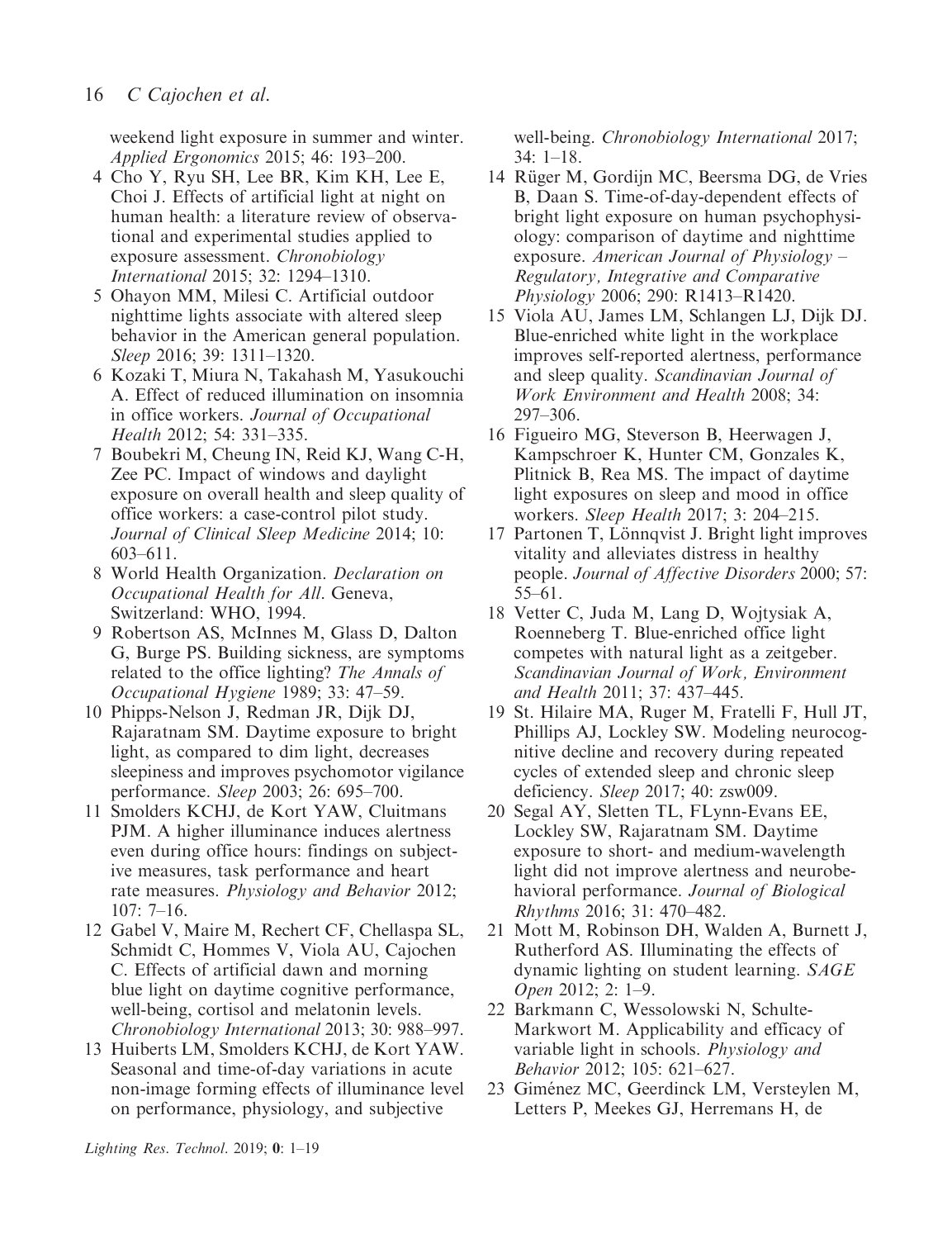Ruyter B, Bikker JW, Kuijpers PM, Schlangen LJ. Patient room lighting influences on sleep, appraisal and mood in hospitalized people. Journal of Sleep Research 2017; 26: 236–246.

- 24 Jensen HI, Markvart J, Holst R, Thomsen TD, Larsen JW, Eq DM, Nielsen LS. Shift work and quality of sleep: effect of working in designed dynamic light. International Archives of Occupational and Environmental Health 2016; 89: 49–61.
- 25 Mirjam M, Schieder M, Bieler K, Goldbach R, Fuhrmann T, Zumstein N, Vonmoos P, Scartezzini JL, Wirz-Justice A, Cajochen C. Bright light delights: effects of daily light exposure on emotions, rest-activity cycles, sleep and melatonin secretion in severely demented patients. Current Alzheimer Research 2017; 14: 1063–1075.
- 26 Hopkins S, Morgai PL, Schlangen L, Williams P, Skene DJ, Middleton B. Blue-enriched lighting for older people living in care homes: effect on activity, actigraphic sleep, mood and alertness. Current Alzheimer Research 2017; 14: 1053–1062.
- 27 Van Someren EJW, Kessler A, Miriran M, Swaab DF. Indirect bright light improves circadian rest-activity rhythm disturbances in demented patients. Biological Psychiatry 1997; 41: 955–963.
- 28 Hattar S, Liao HW, Takao M, Berson DM, Tau KW. Melanopsin-containing retinal ganglion cells: architecture, projections, and intrinsic photosensitivity. Science 2002; 295: 1065–1070.
- 29 Provencio I, Rodriguez IR, Jiang G, Hayes WP, Moreira EF, Rollag MD. A novel human opsin in the inner retina. Journal of Neuroscience 2000; 20: 600–605.
- 30 Hankins MW, Lucas RJ. The primary visual pathway in humans is regulated according to long-term light exposure through the action of a nonclassical photopigment. Current Biology 2002; 12: 191–198.
- 31 Brainard GC, Hanifin JP, Greeson JM, Byrne B, Glickman G, Gerner E, Rollag MD. Action spectrum for melatonin regulation in humans: evidence for a novel circadian photoreceptor. Journal of Neuroscience 2001; 21: 6405–6412.
- 32 Thapan K, Arendt J, Skene DJ. An action spectrum for melatonin suppression: evidence for a novel non-rod, non-cone photoreceptor system in humans. Journal of Physiology 2001; 535: 261–267.
- 33 Cajochen C. Alerting effects of light. Sleep Medicine Reviews 2007; 11: 453–464.
- 34 Sahin L, Figueiro MG. Alerting effects of short-wavelength (blue) and long-wavelength (red) lights in the afternoon. Physiology and Behavior 2013; 116: 1–7.
- 35 Gooley JJ, Rajaratnam SM, Brainard GC, Kronhauer RE, Czeisler CA, Lockley SW. Spectral responses of the human circadian system depend on the irradiance and duration of exposure to light. Science Translational Medicine 2010; 2: 31–33.
- 36 Chellappa SL, Steiner R, Blattner P, Oelhfen P, Gotz T, Cajochen C. Non-visual effects of light on melatonin, alertness and cognitive performance: can blue-enriched light keep us alert? PLoS One 2011; 26: e16429.
- 37 Figueiro MG, Bierman A, Plitnick B, Rea MS. Preliminary evidence that both blue and red light can induce alertness at night. BMC Neuroscience 2009; 10: 105.
- 38 Ishihara S. Tests for Colour-Blindness. Handaya, Tokyo: Hongo Harukicho, 1917.
- 39 Spitschan M, Aguirre GK, Brainard DH, Sweeney AM. Variation of outdoor illumination as a function of solar elevation and light pollution. Science Reports 2016; 6: 26756.
- 40 Lucas RJ, Peirson S, Berson DM, Brown TM, Cooper HM, Czeisler CA, Figueiro MG, Gamlin PD, Lockley SW, O'Hagan JB, Price LLA, Provencio I, Skene DJ, Brainard GC. Measuring and using light in the melanopsin age. Trends in Neurosciences 2014; 37: 1–9.
- 41 Rea MS, Figueiro MG, Bierman A, Hamner R. Modeling the spectral sensitivity of the human circadian system. Lighting Research and Technology 2012; 44: 386–396.
- 42 Rechtschaffen A, Kales A. A Manual of Standardized Terminology, Techniques and Scoring System for Sleep Stages of Human Subjects. Bethesda, MD: US National Institute of Neurological Diseases and Blindness, Neurological Information Network, 1968.
- 43 Weber JM, Schwander JC, Unger I, Meier D. A direct ultrasensitive RIA for the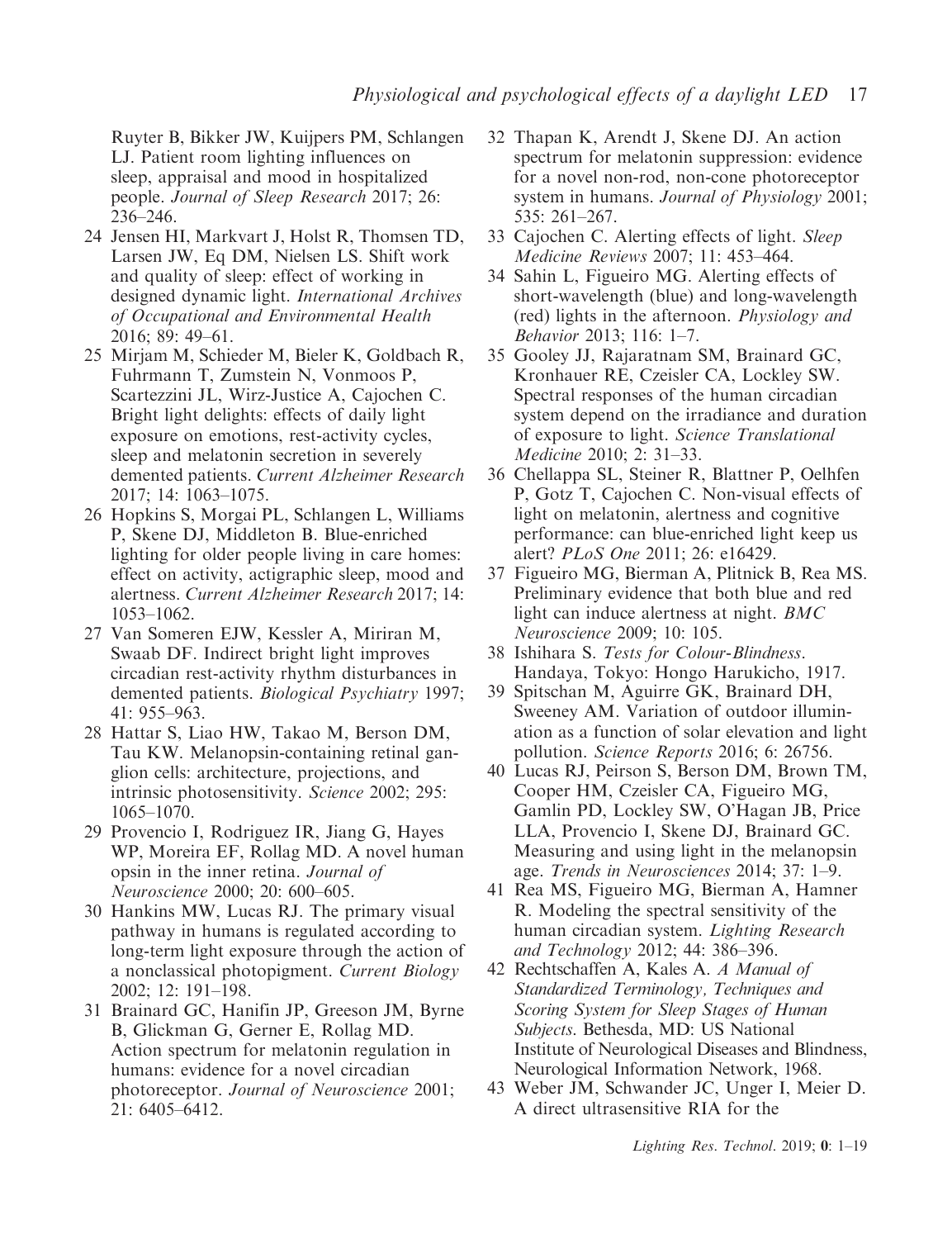determination of melatonin in human saliva: comparison with serum levels. Journal of Sleep Research 1997; 26: 757.

- 44 Jaeggi SM, Buschkuehl M, Jonides J, Perrig WJ. Improving fluid intelligence with training on working memory. Proceedings of the National Academy of Sciences USA 2008; 105: 6829–6833.
- 45 Blatter K, Graw P, Munch M, Knoblauch V, Wirz-Justice A, Cajochen C. Gender and age differences in psychomotor vigilance performance under differential sleep pressure conditions. Behavioral Brain Research 2006; 168: 312–317.
- 46 Gillberg M, Kecklund G, Akerstedt T. Relations between performance and subjective ratings of sleepiness during a night awake. Sleep 1994; 17: 236–241.
- 47 Birchler-Pedross A, Schroder CM, Munch M, Knoblauch V, Blatter K, Schnitzler-Sack C, Wirz-Justice A, Cajochen C. Subjective wellbeing is modulated by circadian phase, sleep pressure, age, and gender. Journal of Biological Rhythms 2009; 24: 232–242.
- 48 Eklund N, Boyce P. The development of a reliable, valid and simple office lighting survey. Journal of Illuminating Engineering Society 1996; 25: 25–40.
- 49 Kincaid C. Guidelines for selecting the covariance structure in mixed model analysis: SUGI30, Paper 198-30. COMSYS Information Technology Services, Inc. Portage, MI: SAS Institute, 2005.
- 50 Feinberg I, Floyd TC. Systematic trends across the night in human sleep cycles. Psychophysiology 1979; 16: 283–291.
- 51 Cajochen C, Munch M, Kobialka S, Kraoohi K, Steiner R, Oelhafen P, Orqul S, Wirz-Justice A. High sensitivity of human melatonin, alertness, thermoregulation, and heart rate to short wavelength light. Journal of Clinical Endocrinology and Metabolism 2005; 90: 1311–1316.
- 52 Lockley SW, Evans EE, Scheer FA, Brainard GC, Czeisler CA, Aeschbach D. Short-wavelength sensitivity for the direct effects of light on alertness, vigilance, and the waking electroencephalogram in humans. Sleep 2006; 29: 161–168.
- 53 Brainard GC, Hanifin JP, Rollag MD, Gregson J, Byrne B, Glickman G, Gerner E, Sanford B. Human melatonin regulation is not mediated by the three cone photopic visual system. Journal of Clinical Endocrinology and Metabolism 2001; 86: 433–436.
- 54 Revell VL, Arendt J, Fogg LF, Skene DJ. Alerting effects of light are sensitive to very short wavelengths. Neuroscience Letters 2006; 399: 96–100.
- 55 Cajochen C, Chellappa S, Schmidt C. What keeps us awake? The role of clocks and hourglasses, light, and melatonin. International Review of Neurobiology 2010; 93: 57–90.
- 56 Shamsul MTB, Nur Sajidah S, Ashok S. Alertness, visual comfort, subjective preference and task performance assessment under three different light's colour temperature among office workers. Advanced Engineering Forum 2013; 10: 77–82.
- 57 Taptagaporn S, Saito S. Visual comfort in VDT operation: physiological resting states of the eye. Industrial Health 1993; 31: 13–28.
- 58 Brown TM, Gias C, Hateri M, Keding SR, Semo M, Coffey PJ, Gigg J, Piggins HD, Panda S, Lucas RJ. Melanopsin contributions to irradiance coding in the thalamo-cortical visual system. PLoS Biology 2010; 8: e1000558.
- 59 Dacey DM, Liao HW, Peterson BB, Robinson FR, Smith VC, Pokorny J, Yau KW, Gamlin PD. Melanopsin-expressing ganglion cells in primate retina signal colour and irradiance and project to the LGN. Nature 2005; 433: 749–754.
- 60 Ecker JL, Dumitrescu ON, Wong KY, Alem NM, Chen SK, LeGates T, Renna JM, Prusky GT, Berson DM, Hattar S. Melanopsinexpressing retinal ganglion-cell photoreceptors: cellular diversity and role in pattern vision. Neuron 2010; 67: 49–60.
- 61 Allen AE, Storchi R, Martial FP, Bedford PR, Lucas RJ. Melanopsin contributions to the representation of Images in the early visual system. Current Biology 2017; 27: 1623–1632.e4.
- 62 Schmidt TM, Chen SK, Hattar S. Intrinsically photosensitive retinal ganglion cells: many subtypes, diverse functions. Trends in Neurosciences 2011; 34: 572–580.